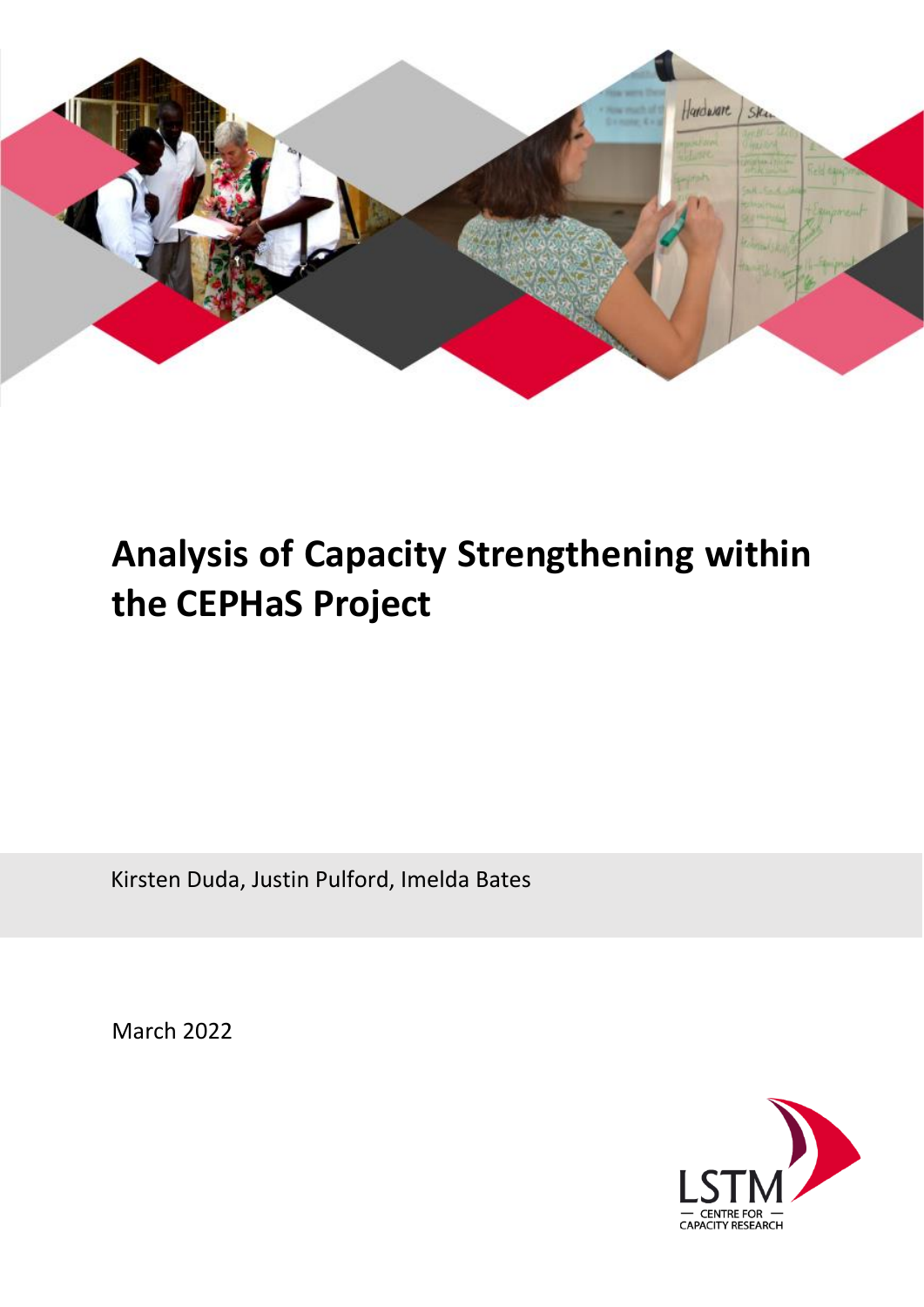# **CONTENTS**

| $\overline{2}$ |         |  |  |  |  |
|----------------|---------|--|--|--|--|
|                |         |  |  |  |  |
|                |         |  |  |  |  |
|                |         |  |  |  |  |
|                |         |  |  |  |  |
|                |         |  |  |  |  |
|                |         |  |  |  |  |
|                |         |  |  |  |  |
|                |         |  |  |  |  |
|                | 3.2.1   |  |  |  |  |
|                | 3.2.2   |  |  |  |  |
|                | 3.2.2.1 |  |  |  |  |
|                | 3.2.2.2 |  |  |  |  |
|                | 3.2.2.3 |  |  |  |  |
|                | 3.2.2.4 |  |  |  |  |
|                | 3.2.2.5 |  |  |  |  |
|                |         |  |  |  |  |
|                | 3.3.1   |  |  |  |  |
|                | 3.3.2   |  |  |  |  |
|                | 3.3.2.1 |  |  |  |  |
|                | 3.3.2.2 |  |  |  |  |
|                | 3.3.2.3 |  |  |  |  |
|                | 3.3.2.4 |  |  |  |  |
|                | 3.3.2.5 |  |  |  |  |
|                | 3.3.2.6 |  |  |  |  |
|                |         |  |  |  |  |
|                | 3.4.1   |  |  |  |  |
|                | 3.4.2   |  |  |  |  |
|                | 3.4.2.1 |  |  |  |  |
|                | 3.4.2.2 |  |  |  |  |
|                | 3.4.2.3 |  |  |  |  |
|                |         |  |  |  |  |
|                |         |  |  |  |  |
|                | 4.1.1   |  |  |  |  |
|                | 4.1.2   |  |  |  |  |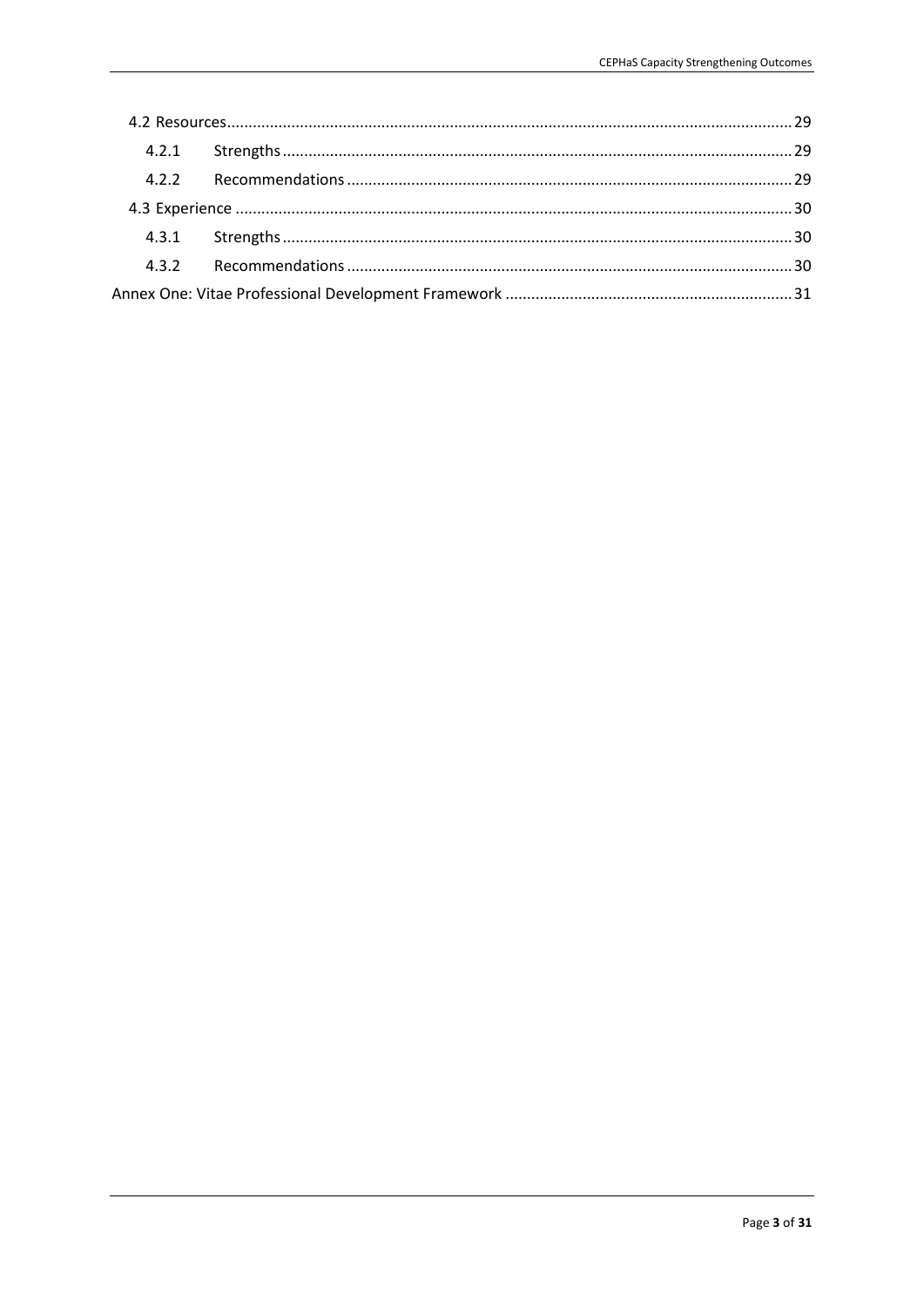#### <span id="page-3-0"></span>**1 INTRODUCTION**

The CEPHaS consortium sought to strengthen research capacity among a network of African and UK researchers, and their respective institutions, to fill knowledge gaps on the impacts of conservation agriculture (CA) practices on the water cycle in cultivated soils. This was largely facilitated by bringing together a cross-national, multidisciplinary network of researchers who worked together at sites where African partners have CA trials of differing ages. These included the University of Zambia's Liempe Farm, near Lusaka, Chitedze Research Station in Malawi and Domboshava Training Centre near Harare, Zimbabwe. Through collaborative planning, installation, monitoring and data interpretation at the three demonstration studies, the emphasis was on ensuring that all participants developed:

- their understanding of the contribution that other disciplines make to the problem, by working with economists and NGO partners from the outset;
- their research skills in cutting-edge methodologies;
- their generic research skills (e.g. in design or writing).

This approach can be described as collaborative and cross-disciplinary learning through hands-on, learning-centred demonstration research projects. To further complement this approach, CEPHaS delivered a wide range of training across diverse subject areas to researchers and research support staff across the CEPHaS network and supplied specialist field and laboratory equipment to consortium partners. It was anticipated that the learning-centred structure of the demonstration studies would enable participants to take the lead in establishing similar studies at other sites with new or established CA experiments, or experiments to evaluate other interventions such as agroforestry, both during and beyond the CEPHaS project lifetime. To further support this outcome, all CEPHaS study results and associated data and analyses were (and continue to be) published in fully open-access format and detailed manuals were developed in a wiki format for all methodologies employed within the demonstration sites.

In this report, we present a mixed methods evaluation of the research capacity strengthening outcomes of CEPHaS at individual and institutional levels. In particular, we focus on the perceived benefits of CEPHaS participation to both research and research support staff belonging to the network as well as perceived benefits to their respective institutions. We also examine challenges faced by CEPHaS consortium members and distil key lessons that may inform the implementation of similar initiatives in the future.

## **Box 1. The CEPHaS consortium**

The 'strengthening Capacity in Environmental Physics, Hydrology and Statistics for conservation agriculture research' (CEPHaS) project (NE/P02095X/1 was in the GROW consortium of projects on research capacity strengthening, funded by UK Research and Innovation's (UKRI) Global Challenges Research Fund (GCRF). The project was funded for £5.1 million over 51 months. Research organisations included the University of Zimbabwe, University of Zambia, Lilongwe University of Agriculture and Natural Resources (Malawi), British Geological Survey, the University of Nottingham, Rothamsted Research and Liverpool School of Tropical Medicine (Centre for Capacity Research). CEPHaS also worked in partnership with the Zambia Agriculture Research Institute, Kasisi Agricultural Training Centre (Zambia) and the Department of Agriculture Research Services (Malawi) and collaborated with CIMMYT in Zimbabwe.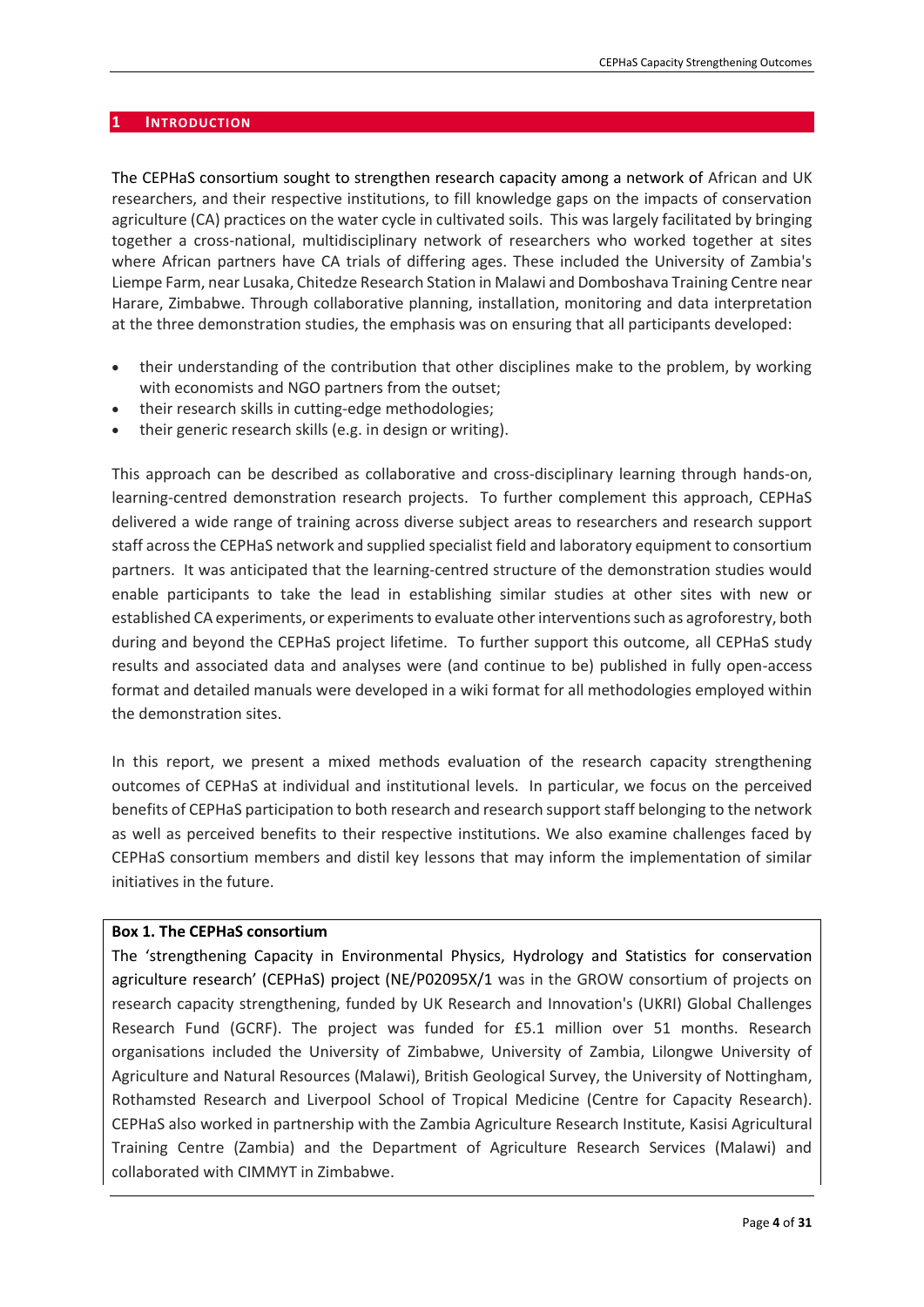CEPHaS consisted of a consortium management unit (CMU) and six specialist working groups: 1) soil physical properties; 2) shallow geophysics; 3) hydrogeology; 4) sampling and statistics; 5) capacity research; and 6) farming systems. The six working groups were active in all three partner countries. Activities in each country were overseen by an appointed country lead. A finance lead and a laboratory lead were also appointed in each country. The CMU, country leads and working groups leads all reported to an overarching project board.

For more information about CEPHaS visit:<https://www2.bgs.ac.uk/CEPHaS/index.html>

## **Box 2. Conservation Agriculture (CA) and the need for greater research capacity**

It is essential to improve the productivity of agriculture in sub-Saharan Africa while protecting land and water resources, but this is increasingly challenging in the face of climate change. Conservation agriculture (CA) practices — minimum or zero till, mulching and crop rotations — are widely promoted as 'climate smart' strategies targeted at smallholder agriculture in the region. However, the benefits of CA are the subject of wide debate, and policymakers and communities require a broad base of evidence from the natural and social sciences to support their decision making. One of the largest knowledge gaps concerning CA is how the changes in farm practice affect the physical properties of the soil, and so change the water cycle in the farmed landscape. We need to understand how CA affects the capacity of the soil profile to store water, whether and how it makes crops more resilient to droughts, and whether such changes in the soil affect the recharge of groundwater resources, on which many rural communities depend.

#### <span id="page-4-0"></span>**2 METHODOLOGY**

#### <span id="page-4-1"></span>2.1 SAMPLE FRAME

The sample frame for the survey included anyone who had attended a CEPHaS training between January 2018 and June 2021 and for whom an email address was held by CEPHaS project management (N=60). Training participants included: i) CEPHaS team members; ii) non-team members of CEPHaS institutions (students and others); and (ii) members of associated organizations. Survey participants were asked to indicate whether they would also be willing to participate in a semi-structured interview (SSI) and, if yes, to provide their name and email address. A total of 37 survey participants volunteered for SSIs via this method. Interview participants were purposively selected from this sample, with the objective of achieving representation across the final interview sample in terms of CEPHaS partner country, career stage, gender and position. In addition, invitations to participate in the SSIs were extended to 12 CEPHaS co-investigators and staff at partner institutions who had not been included in the survey sample. These participants were also approached with the objective of ensuring representation from across CEPHaS leadership and from across a range of positions including scientific, managerial and technical.

#### <span id="page-4-2"></span>2.2 INSTRUMENT DESIGN

The survey consisted of four sections. Section one sought demographic and professional information. Section two investigated uptake, utilisation and transfer of any training provided by CEPHaS as well as potential barriers and enablers to training utilisation and transfer. Section three examined the use of any resources provided by CEPHaS as well as enablers and barriers to the use of these resources and section four explored participant experiences of CEPHaS participation more broadly. Response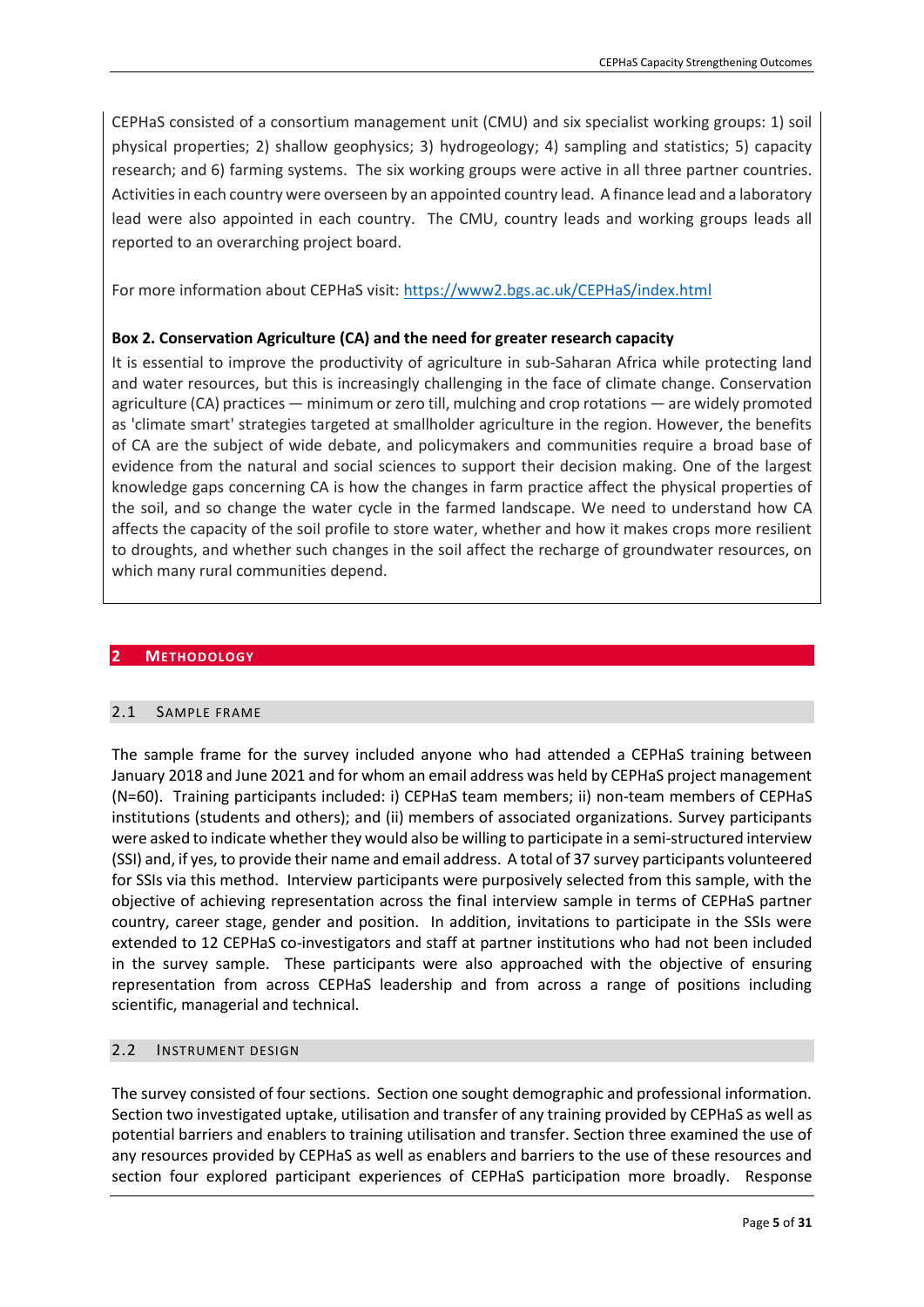options to most survey questions were closed with the participant asked to select one or multiple options from a drop-down menu. Semi-structured interviews were informed by a topic guide which covered the same four sections as included in the survey, albeit in an open-ended format. Both the survey and interview guide were designed to elicit information pertaining to both the individual participant as well as their respective University or research institution.

## <span id="page-5-0"></span>2.3 PROCEDURES

The survey was administered via the 'Online Surveys' platform and took approximately 10-15 minutes to complete. Participation was both anonymous and voluntary. An information sheet was included with the initial survey invitation, which was sent via email with a link to the survey form. Two 'reminder' messages were sent, also via email. The survey remained 'live' online for a 6-week period between June – August, 2021. Participants were able to complete the survey at any time during this period. Prospective interviewees were invited to participate by email and, if they accepted, a suitable date and time for an interview was agreed. All SSIs were completed remotely, via Zoom, between September 2021 and February 2022. Participation was voluntary in all cases, with each interview taking between 30 – 80 minutes to complete.

#### <span id="page-5-1"></span>2.4 DATA ANALYSIS

Survey data were exported from online surveys into Stata/SE V.14.1 for analysis. Univariate analysis was performed to describe characteristics of the sample and for calculating frequencies and percentages. All interviews were transcribed in full and thematically analysed using a Framework approach. The framework was informed by the interview guide. Interview extracts presented in the report have been coded to ensure anonymity.

#### <span id="page-5-2"></span>2.5 ETHICAL CONSIDERATIONS

Ethical clearance was obtained from LSTM's Research Ethics Committee (REC), UK (LSTM REC 18-038). All interview participants provided written informed consent. All survey participants were required to select a response on the online survey form that read 'I have read the study information sheet and consent to participate'. If participants selected 'yes' then they were directed to the first survey question. Participants who selected 'no' were directed to a message thanking them for taking time to consider participation and then exited the survey.

## <span id="page-5-3"></span>**3 RESULTS**

We first describe the survey and interview samples and then present key findings from both data sources under the three focal areas of: 1) training; 2) resources; and 3) experience.

#### <span id="page-5-4"></span>3.1 PARTICIPANT CHARACTERISTICS

A total of 40 respondents completed the online survey (response rate of 67%) and 19 participants completed a semi-structured interview. As shown in Table 1, survey and interview participants were predominantly male (77.5% & 78.9%, respectively), aged between 25-44 years (65% & 68%, respectively) and graduate or early career researchers (60% & 63%, respectively). Participants were relatively evenly spread between the four CEPHaS partner countries.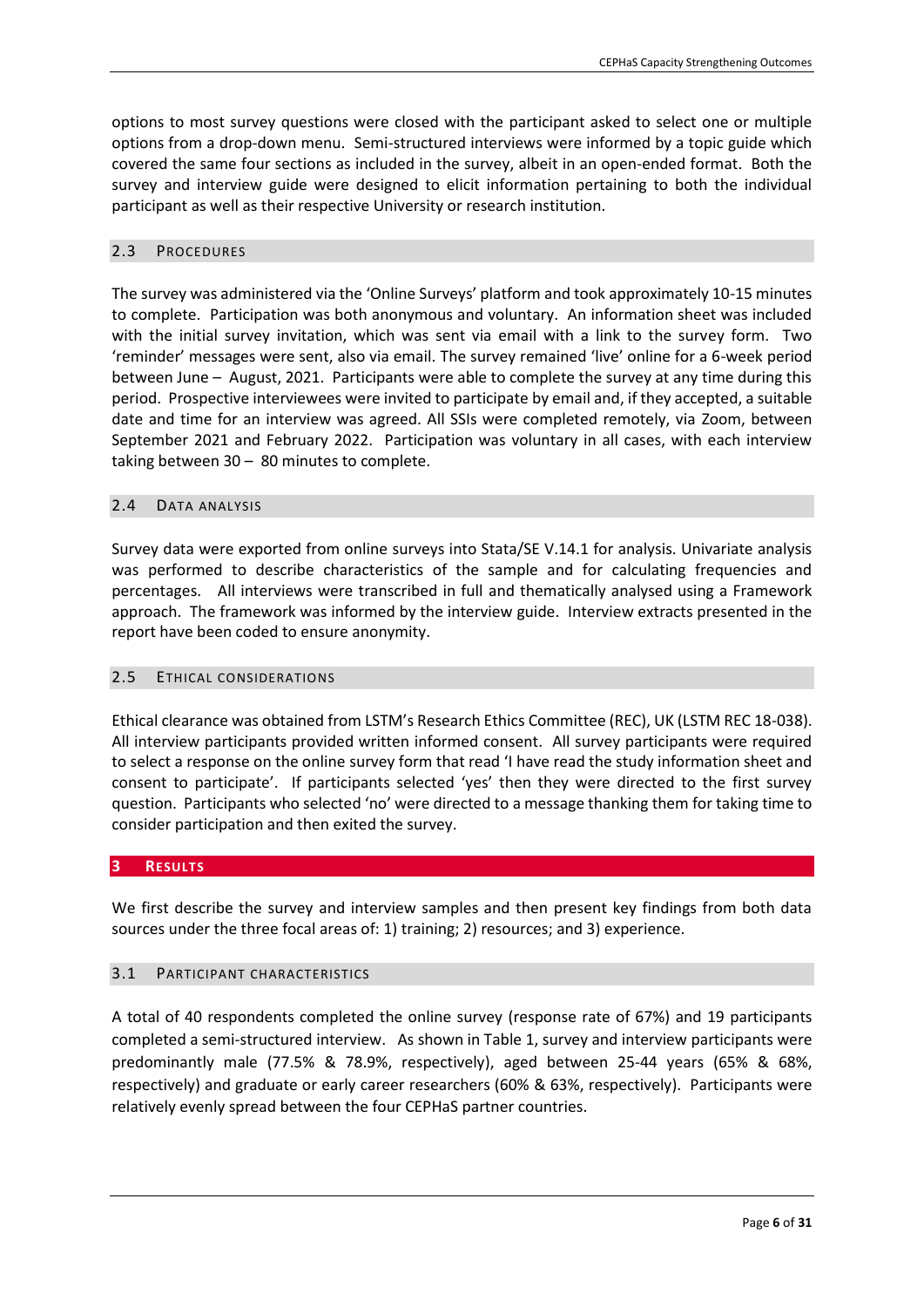| Variable      | <b>Response Options</b>       | <b>Survey</b> | <b>Interview</b> |
|---------------|-------------------------------|---------------|------------------|
|               |                               | Number (%)    | Number (%)       |
| Age           | 18-24                         | O             | 0(0)             |
|               | 25-34                         | 13 (32.5)     | 3(15.8)          |
|               | 35-44                         | 13(32.5)      | 6(31.6)          |
|               | 45-54                         | 10(25)        | 4(21.1)          |
|               | $55+$                         | 4(10)         | 2(10.5)          |
|               | Not stated                    | 0             | 4(21.1)          |
| Gender        | Male                          | 31(77.5)      | 15 (78.9)        |
|               | Female                        | 7(17.5)       | 4(21.1)          |
|               | Prefer not to say             | 2(5)          | 0                |
| Location      | Malawi                        | 10(25)        | 3(15.8)          |
|               | UK                            | 7(17.5)       | 5(26.3)          |
|               | Zambia                        | 12 (30)       | 6(31.6)          |
|               | Zimbabwe                      | 11(27.5)      | 5(26.3)          |
| Position      | Graduate student              | 7(17.5)       | 1(5.3)           |
|               | Early career researcher       | 17 (42.5)     | 6(31.6)          |
|               | Mid-career researcher         | 7(17.5)       | 6(31.6)          |
|               | Senior researcher             | 7(17.5)       | 4(21.1)          |
|               | Research support/lab staff    | 2(5)          | 2(10.5)          |
| Highest       | Bachelors degree              | 6(15)         | 1(5.3)           |
| Qualification | Postgraduate Dip/Cert/Masters | 15 (37.5)     | 6(31.6)          |
|               | PhD                           | 17(42.5)      | 10 (52.6)        |
|               | Other                         | 2(5)          | 1(5.3)           |
|               | Not stated                    | 0             | 1(5.3)           |

Table 1. Selected characteristics of survey (N=40) and semi-structured interview participants (N=19)

## <span id="page-6-0"></span>3.2 TRAININGS

## <span id="page-6-1"></span>3.2.1 Survey findings

72.5% (29/40) of survey participants reported attending two or more CEPHaS provided trainings, 12.5% (5/40) attended one training and 15% (6/40) did not attend a training event. The 34 participants who reported attending at least one CEPHaS training were asked to report the year in which they completed the training, the frequency with which they used this training and how they have applied the training. Participants who attended more than one training were asked to respond based on the training they used the most. As shown in Table 2, 50% of these 34 participants reported using their training at least monthly and 29% at least weekly. The most frequent applications of the training received were in support of the participants own research (68%), supporting others research (50%) or teaching within their respective institutions (38%).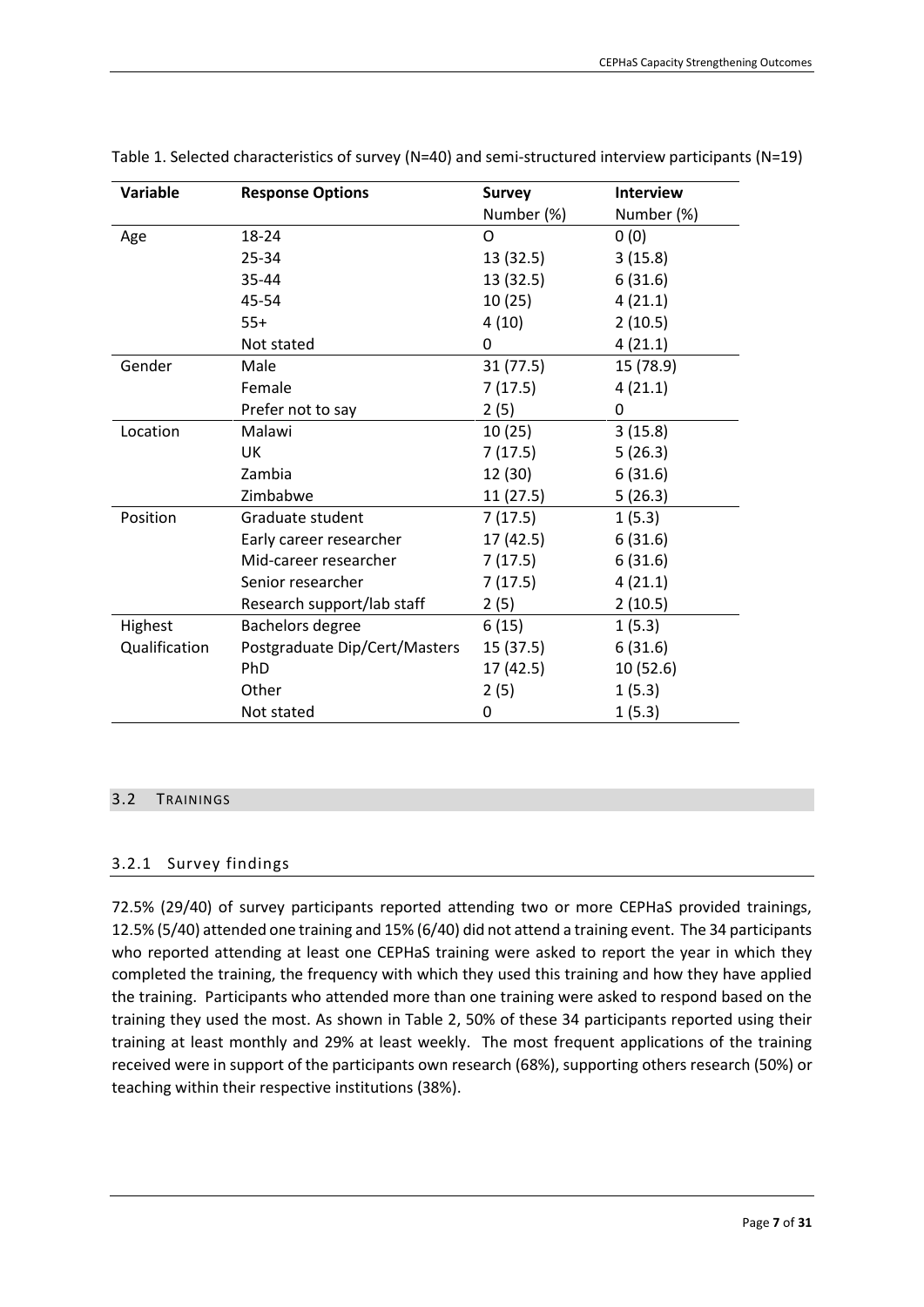| Variable        | <b>Response Options</b>          | Number (%) |
|-----------------|----------------------------------|------------|
| Training year   | 2018                             | 6(17.5)    |
|                 | 2019                             | 14 (41)    |
|                 | 2020                             | 6(17.5)    |
|                 | 2021                             | 8(24)      |
| Frequency of    | Daily                            | 2(6)       |
| use             | Weekly                           | 10 (29)    |
|                 | Monthly                          | 17 (50)    |
|                 | Less than monthly                | 3(9)       |
|                 | Do not use                       | 2(6)       |
| <b>Training</b> | Teaching within my own institute | 13 (38)    |
| Application*    | Teaching outside my institute    | 9(26)      |
|                 | Within my own research           | 23 (68)    |
|                 | Supporting others' research      | 17 (50)    |
|                 | Community service                | 5(15)      |
|                 | Other                            | 3(9)       |

Table 2. Training year, frequency of use and type of application (N=34)

\* Participants could select more than one response option

The focal training topic (i.e. the training topic for those who attended a single training or the most frequently utilised training topic for those who attended more than one training) is listed in Table 3. As shown, the focal training for the majority of survey respondents was 'R'.

| <b>Training Topic</b>                   | n (%)   |
|-----------------------------------------|---------|
| R                                       | 20 (59) |
| Electrical Resistivity Tomography (ERT) | 3(9)    |
| <b>Hydrus</b>                           | 2(6)    |
| Hydro-geology                           | 2(6)    |
| Installation & use of field equipment   | 2(6)    |
| Soil physics training: field monitoring | 1(3)    |
| XCT & soil physics training             | 1(3)    |
| Soil & water sampling                   | 1(3)    |
| Working with Delta T loggers            | 1(3)    |
| All training related to WG1             | 1(3)    |

Table 3. Focal training topic (N=34)

When asked 'apart from teaching, have you transferred this training in any other way?', 24 out of these 34 participants responded 'yes'. Table 4 presents the various ways in which these 24 participants reported transferring knowledge/skills gained from a CEPHaS training. As shown, knowledge/skills transfer primarily took place in the context of student supervision or supporting/supervising institutional colleagues.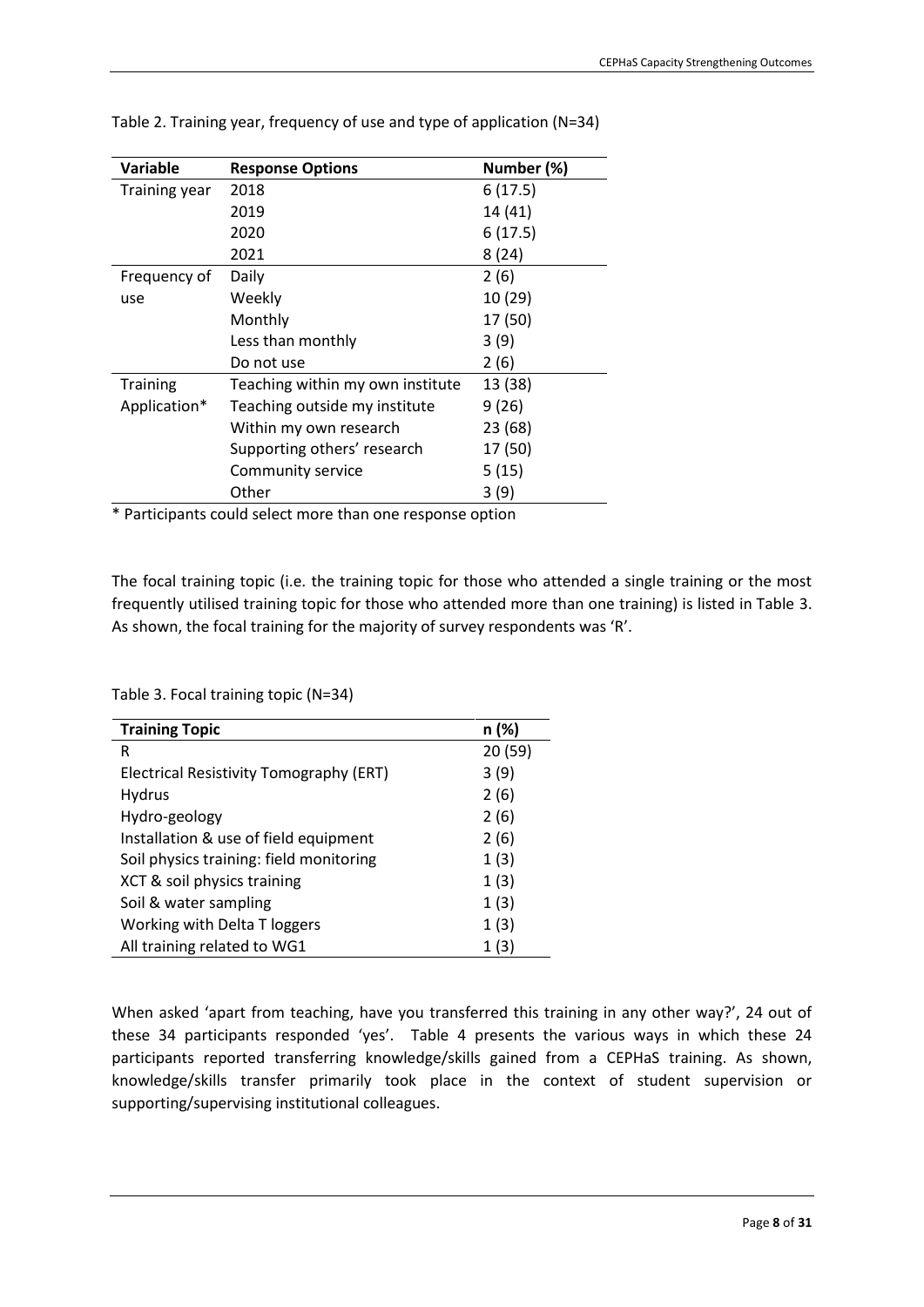Table 4. How CEPHaS training was transferred (N=24)

| <b>Response Option*</b>                      | Number (%) |
|----------------------------------------------|------------|
| Support/supervising students                 | 17(71)     |
| Supporting/supervising colleagues - internal | 15 (62.5)  |
| Supporting/supervising colleagues - external | 9(37.5)    |
| Support/guiding the general public           | 4(17)      |
| Other                                        | 1 (4)      |
|                                              |            |

\* Participants could select more than one response option

All participants who reported attending or transferring a training were asked to identify, from a list of specified response options, enablers or barriers to utilising or transferring CEPHaS training. As shown in Table 5, the most frequently reported enablers to utilising and transferring training were 'training was applicable to my work', (74% & 75%, respectively), 'having the applicable knowledge/skillset' (62% & 71%, respectively) and 'sufficient training' and 'sufficient mentorship/support' (both 53% & 54%, respectively). The most frequently reported barriers included 'insufficient time' (30% & 24%, respectively) and 'insufficient access to equipment' (15% & 9%, respectively). However, over 50% of respondents reported 'no barriers' to either the use or transfer of training.

| <b>Response Option</b>                   | Training    |           |
|------------------------------------------|-------------|-----------|
|                                          | Application | Transfer  |
|                                          | n (%)       | n (%)     |
| <b>Enablers</b>                          | $N = 34$    | $N = 24*$ |
| Mentorship/support                       | 18 (53)     | 13 (54)   |
| Access to equipment                      | 7(21)       | 5(21)     |
| Access to guidelines                     | 12 (35)     | 10 (42)   |
| Having the applicable knowledge/skillset | 21 (62)     | 17 (71)   |
| Sufficient training                      | 18 (53)     | 13 (54)   |
| Sufficient time                          | 7(21)       | 6(25)     |
| Training was applicable to my work       | 25 (74)     | 18 (75)   |
| Personal interest in the material        | 19 (56)     | 10 (42)   |
| Other                                    | 1(3)        | 1(4)      |
| <b>Barriers</b>                          | N=34        | $N = 34$  |
| Insufficient mentorship/support          | 0(0)        | 1(3)      |
| Insufficient access to equipment         | 5(15)       | 3(9)      |
| Insufficient access to guidelines        | 0(0)        | 1(3)      |
| Insufficient knowledge/skillset          | 2(6)        | 1(3)      |
| Insufficient training                    | 2(6)        | 1(3)      |
| Insufficient time                        | 10 (30)     | 8(24)     |
| Training was not applicable to my work   | 1(3)        | 0(0)      |
| No personal interest in the material     | 0(0)        | 1(3)      |
| There were no barriers                   | 19 (56)     | 22(65)    |
| Other                                    | 2(6)        | 0(0)      |

Table 5. Reported enablers and barriers to training application and transfer

\* Only participants who reported transferring CEPHaS training were asked to report enablers.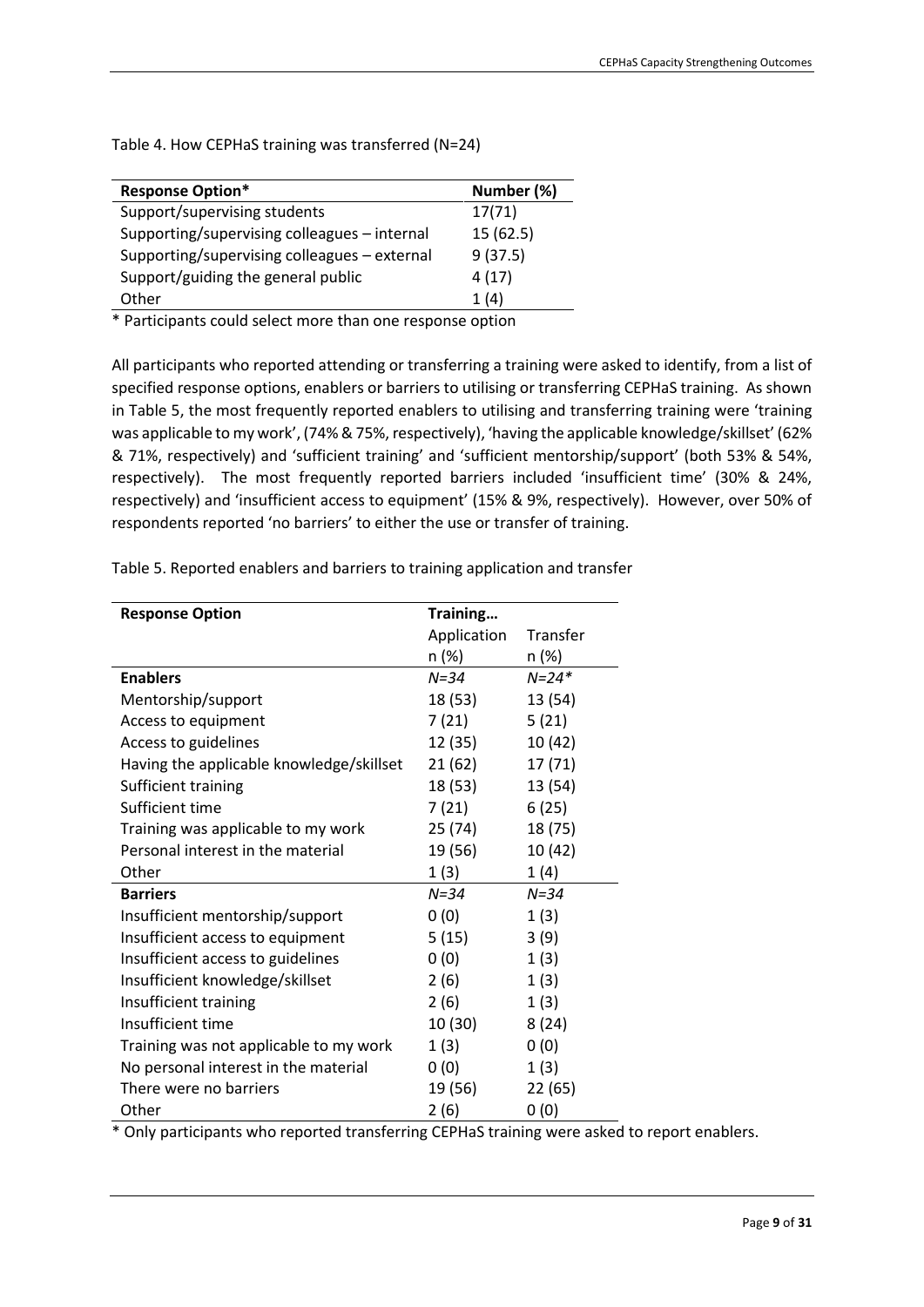## <span id="page-9-0"></span>3.2.2 Interview findings

## <span id="page-9-1"></span>**3.2.2.1 Individual benefits**

The knowledge provided through the CEPHaS trainings was noted by participants as one of the greatest benefits of being a part of the CEPHaS project.

*The main benefit that I'm seeing at the moment is the knowledge itself and understanding the process. Because the concepts are new to me, and the knowledge that I'm having, I know, is quite unique knowledge, and not most of the people having at the moment. I could say it's the knowledge that's the best benefit from the training that I've had so far.*

Postgraduate research fellow, Malawi, LUANAR, Male

CEPHaS trainings supported participants in developing better individual working processes. A more meticulous approach to project planning and data management was introduced to participants for the CEPHaS project activities. Participants then took this new perspective and approach to their own work with more detailed planning and flexible time management.

Additionally, the training enabled participants to follow detailed processes that allowed them to see how project elements were connected and provided a process to track and trace errors to ensure data validity.

*I have been able to see now, wow, you really need to think about every detail. So, sometimes even when I'm planning my own field work I get to plan it in that detail. And then we decided. I am beginning to realise that some things I would think maybe before that we'll get everything done today, but, no, it doesn't work that way. You have to give time for everything. When you really get to see that detail then you'll be able to say, okay, maybe I need two days in the field or I need a little bit more on, things like that. So, that's now on the planning part of it… when I say it broadens your horizons, so it's also something when you interact with other people it also changes your mindset. So, I think this is the most important, thing to have that change of a mindset. … For example, you would be delayed and then when you are delayed by something beyond your control now you would get to do another task while you wait for that other person to come through.* 

*-* Research assistant & lecturer, Zambia, UNZA, Male

CEPHaS trainings provided specific skillsets that were required for CEPHaS project activities, but simultaneously provided participants with new skills that they could use to support their other research activities. Within the interviews, the skillsets participants most frequently mentioned were, training in the R software, particularly as it applied to data tracking, analysis, and visual presentation, and equipment use and ability to troubleshoot equipment problems.

*I can say it improved the way I understand and also I do my research, mainly handling secondary data, reports and so forth, as now I'm working on trying to do a meta-analysis, which probably I could not have done if I was out of CEPHaS.*

*-* Research Assistant, Zimbabwe, UZ, Male

# <span id="page-9-2"></span>**3.2.2.2 Knowledge transfer**

Knowledge transfer through informal context was noted by numerous participants. Knowledge transfer of the skillsets acquired through CEPHaS training was primarily on a one-to-one needs only basis with other students and colleagues. Knowledge transfer occurred both within and external to CEPHaS project.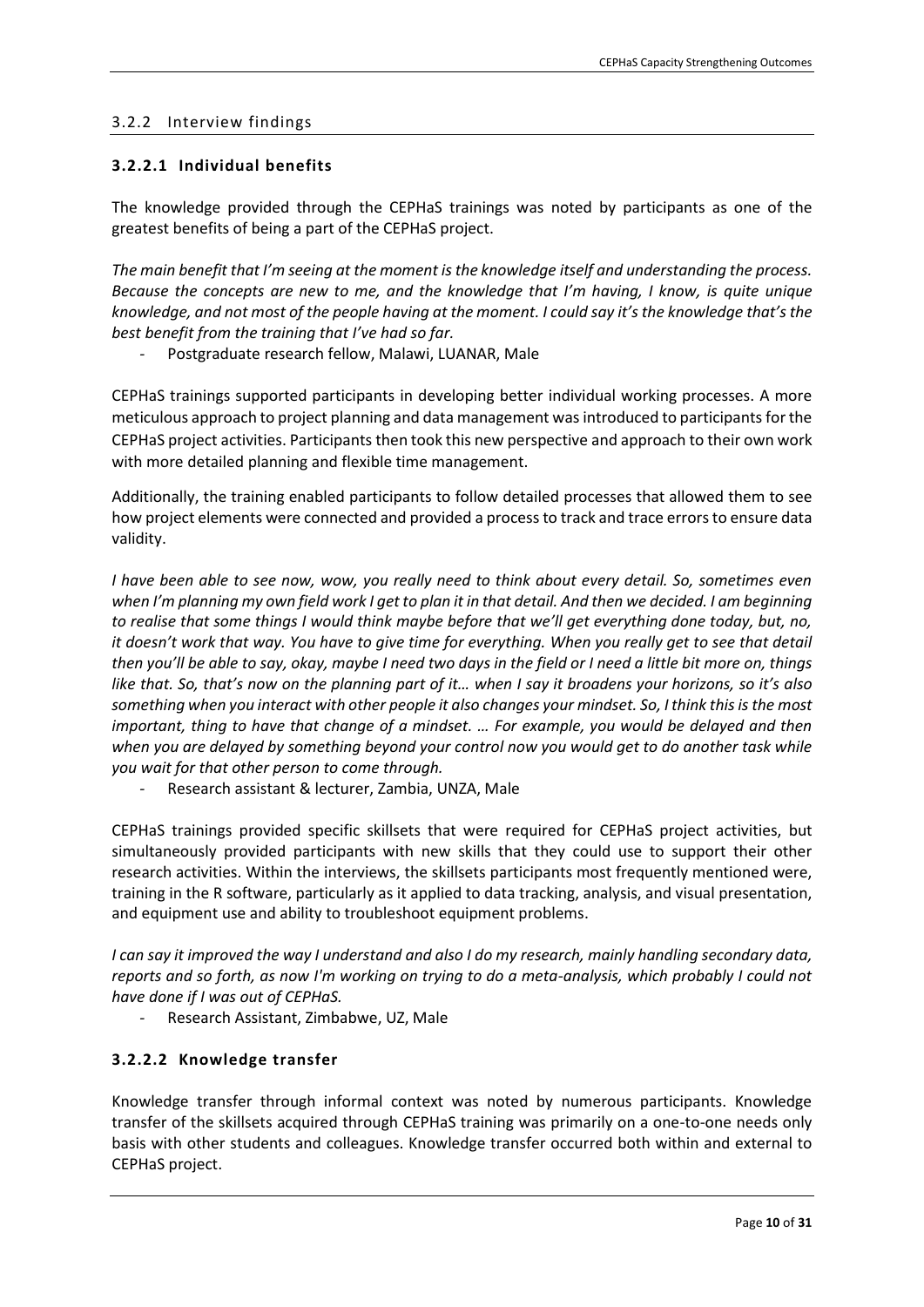*I cannot necessarily say that I've transferred the knowledge but, because I'm not necessarily teaching them how to use R itself. But I was assisting them to analyse their data. Especially, to produce the type of graphs that they needed and the other analytical things that they wanted from there. But not necessarily teaching them how to use the tool as I learnt it.*

Postgraduate research fellow, Malawi, LUANAR, Male

Within this context, students from within their own institute, from other institutes within their country, and from institutes in different countries were supported by individuals who attended CEPHaS trainings. Opportunities for knowledge transfer were facilitated both by other members of the CEPHaS staff and colleagues within the institutes who knew of individuals within their own institutes who had benefitted from the CEPHaS trainings. Transfer of knowledge to staff and students was facilitated by existing CEPHaS connections and word-of-mouth. These actions and relationships worked to initiate a knowledge network.

*They knew that I could assist them with their data when they asked around, who could assist them with maybe some data analysis.*

*-* Postgraduate research fellow, Malawi, LUANAR, Male

Specific skills acquired from trainings that participants noted transferring to others included data management, data analysis and data presentation (graph creation). Much of this was centred on the transfer of R skills, but it was not limited to skillsets pertaining to R. One other key area of note for knowledge transference was the financial training and support received throughout the project.

Knowledge transfer through a formal incorporation into a class was only noted by one participant, but several participants noted using the CEPHaS field sites and introducing the students to the techniques and equipment used in the CEPHaS project through field trips. The knowledge obtained through the CEPHaS trainings influenced their perspectives and was considered when developing new teaching materials.

*Already I'm applying some of the things I learnt to teaching. Also it has helped me to look at the courses I teach from another angle and try to review the content and things….There are things that I've incorporated into the course. To give an example, from the soil physics there are these instruments we received, profile probes, measuring water content. So, at first we would maybe just look at the three pillar ones, the FDR, that's what we had before. But now also we've been able to incorporate this and say, okay, there's also these other kinds of instruments with resistance tomography measurement which you can interpret into water content data or as soil property. So, that's something I've been able to add to the courses as well, found a way to incorporate it.*

*-* Research assistant & lecturer, Zambia, UNZA, Male

# <span id="page-10-0"></span>**3.2.2.3 Institutional benefits**

The primary area that participants felt institutes benefitted through the trainings was that the staff at these institutes now had new knowledge and skillsets from participating in the trainings, and these skillsets complimented the new resources that they had been provided, allowing for them to expand upon their research and better support students. Both of which were felt to ultimately affect the quality of the work, teaching and prestige of the institutes in which they worked.

Having hands on experience using equipment in their training experience, allowed them to be immersed and trained in these skillsets that would provide benefits to the field in which they worked.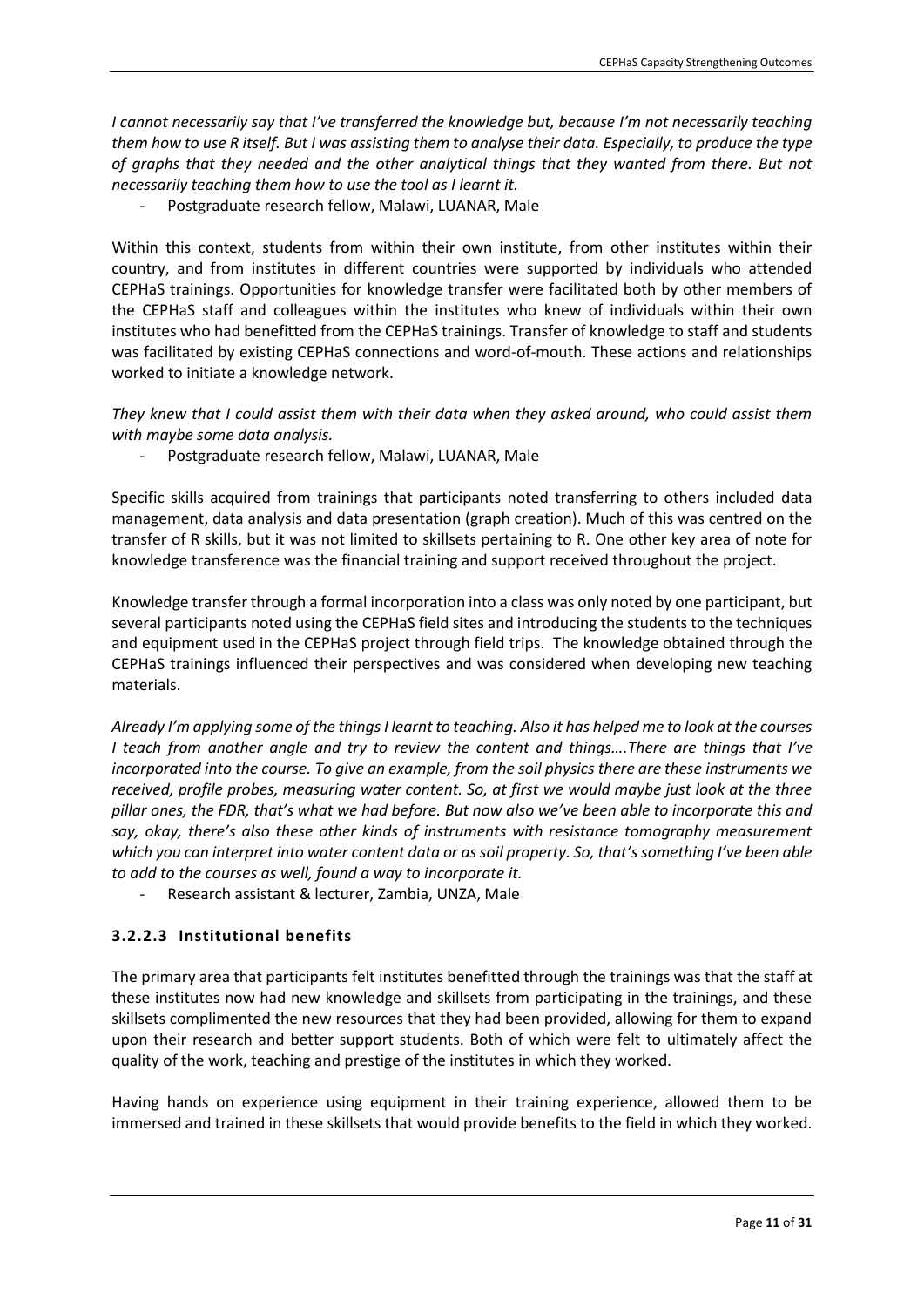*Where your staff get to know a little bit more and gather a little bit more knowledge. But also apart from constant staff development it's also being able to have staff who really work with the instruments and have skills. They develop some skills apart from just the knowledge so they can really be able to work with different things in that field.*

*-* Research assistant & lecturer, Zambia, UNZA, Male

Having training in fields beyond their academic expertise and having a range of staff trained through the CEPHaS project was seen as ways that the institute would benefit by having a multitude of staff in different positions who could communicate and collaborate beyond their specific niche.

*Looking at our lab technicians, some of my colleagues where they're academics people, they have been trained. That is a long-lasting knowledge that will be used for uplifting some of the issues that we do for our institution. For me also being trained in terms of the geophysics, it means I'm capable to say if somebody else brings in the issue of geophysics, I should be able to address and the institution will benefit or maybe they can be able to collaborate in another project.*

*-* Senior Lecturer & Co-PI, Malawi, LUANAR, Male

*I think they're long-lasting. For example, the skills, the competencies that I have now in terms of data analysis using R, as I said earlier on, I'm actually imparting that knowledge to my students that I supervise, postgraduates and undergraduates. It's something that has remained with me as it were.*

*-* Postdoc & lecturer, Zimbabwe, UZ, Male

The knowledge received by participants was seen as long lasting and would continue to be used and passed on as it facilitated more convenient processes for staff and students.

*Now our students can actually do their experimental fieldwork much quicker than in the past courtesy of the equipment that we received from the project. The trainings are really key. The knowledge is remaining with us and we can actually then impart it to our students and even fellow staff members who also want to use the equipment that was bought under CEPHaS.*

*-* Postdoc & lecturer, Zimbabwe, UZ, Male

Having additional staff trained supported the more knowledgeable staff in task completion and allowed them to increase the amount of work that they could complete.

*Then, secondly, we also had research assistants who were working on the project, data collection, downloading of the data and so on. That capacity building in terms of having more than me undertaking the training and being able to use the laboratory equipment and the field equipment, I think that has been a plus in terms of capacitation of the resource person that we have here. In case I'm not around, someone can actually use the equipment and help students and other staff members to collect data and so on.*

*-* Postdoc & lecturer, Zimbabwe, UZ, Male

This training was seen as something that might go beyond the institutes as the individuals trained at these institutes would eventually seek work across a variety of complimentary sectors working in the field of conservation agriculture.

*I would think that's sustainable because training is given through a training institution. The training institution also trains other people and in the long run those who are trained then also train others. Because for us we've been training people who will be funders or with government and many other places, non-governmental organisations. So, in that way it becomes sustainable because now this skill is being transferred all the time, it's not kept to one person.*

*-* Research assistant & lecturer, Zambia, UNZA, Male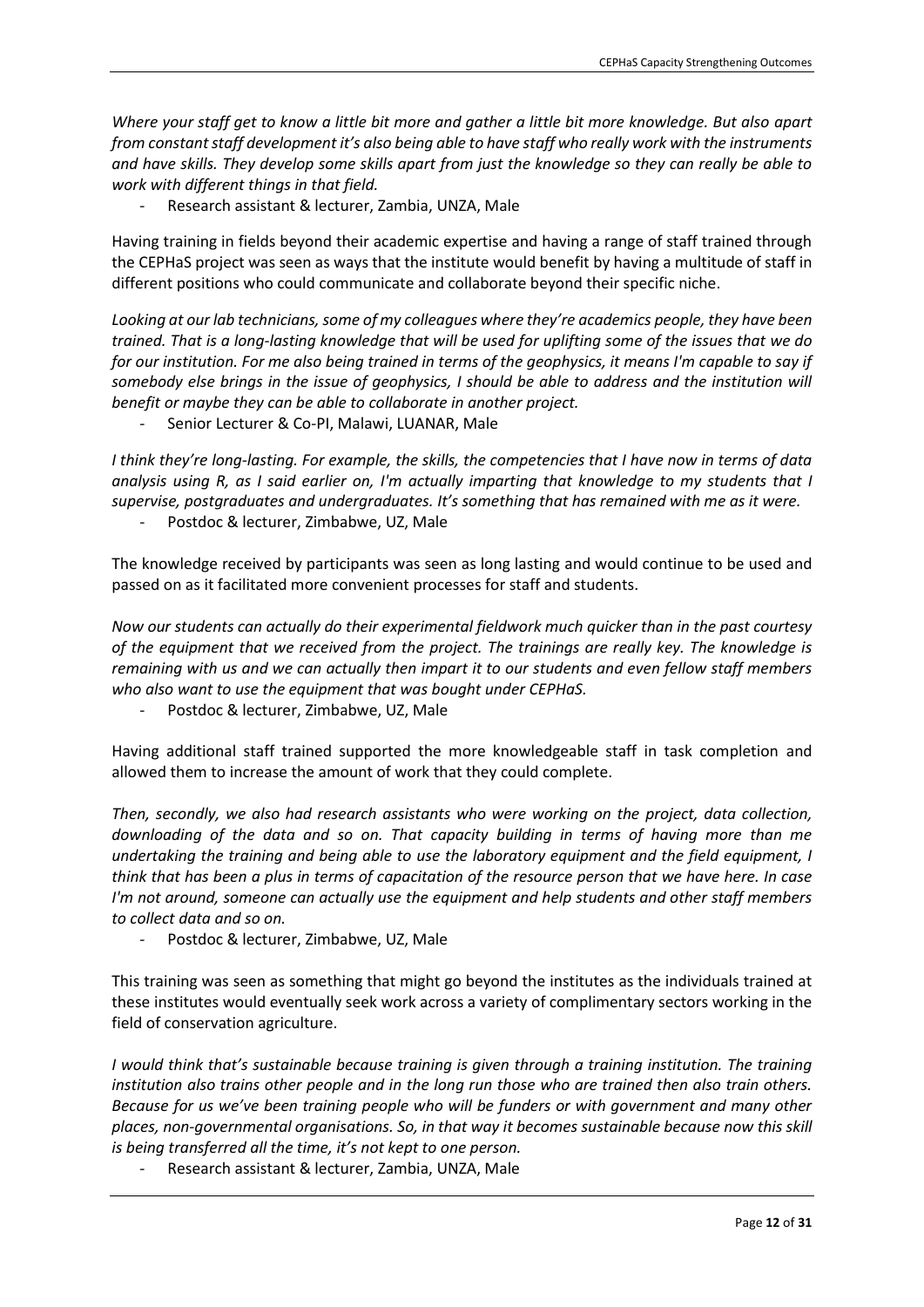Beyond the scientific trainings, the project management and financial training was seen as a key benefit of the project. This was noted by a range of individuals, including those who worked in finance, were responsible for project management, and those working specifically on the scientific aspects of the project who heard about the financial processing support provided by the CEPHaS project.

*CEPHaS has also been very key in terms of, we're not only focusing on doing field measurements and lab measurements, we also had some site training on project management that were actually coordinated by Fiona and … how you write a proposal or how you manage project funds and things*  like that....We can properly prepare budgets. We can also do reports. We can write comprehensive *reports and things like that. That has also been some capacitation in that regard. Even in the project, we also had a finance officer who was working closely with Fiona. They went through some trainings also in how to prepare budgets, how to prepare projected expenditures and so on. Besides our soil science in environment lab, the CEPHaS project also capacitated even the business department in terms of how to do financing, how to do project planning and so on. It has really been key in terms of capacity building in the hardcore sciences, in finance, project management.*

*-* Postdoc & lecturer, Zimbabwe, UZ, Male

# <span id="page-12-0"></span>**3.2.2.4 Training quality and style**

The training was largely viewed as interdisciplinary within the field of agriculture, and participants felt they had been provided with expertise from a breadth of knowledge and within niche areas to which they otherwise would not have been exposed.

One of the aspects widely appreciated by participants was that the trainings covered basic science within each topic area so that all working group members were on the same page. This was seen as beneficial to both individual growth and project functionality. Trainings across all subjects were taught at a very basic level that was appreciated by participants, and they felt that this allowed all participants to gain a solid understanding of a subject matter that they needed to support the project, even if they did not have substantial prior knowledge of the subject area.

*I don't think I would have received that kind of training, because it was really hands-on, and I also liked the way that it was well structured, we would do it in phases. I think that way, it was really beneficial to the rest of the project team here in Zimbabwe, particularly myself, in terms of going through the steps.*

*-* Postdoc & lecturer, Zimbabwe, UZ, Male

The majority of participants said the trainings they received could not have been accessed elsewhere at all or with ease. Where participants felt they could have accessed training elsewhere, they thought that if they had searched the internet, they might have found information and training on some subject areas, such as the R software, but that this may have been prohibited by cost and designating time outside of their job.

Training materials were noted frequently as being an immense support both during the trainings, and subsequent work throughout the CEPHaS project as they were both easy to understand and accessible.

Additionally, trainers were accessible throughout training and to support project activities post end of training. One of the most valuable aspects of the trainings for participants were the quantity of individuals who were training them and the breadth of experience that these individuals had. Participants felt that the trainings provided them with an interdisciplinary support network within the field of conservation agriculture.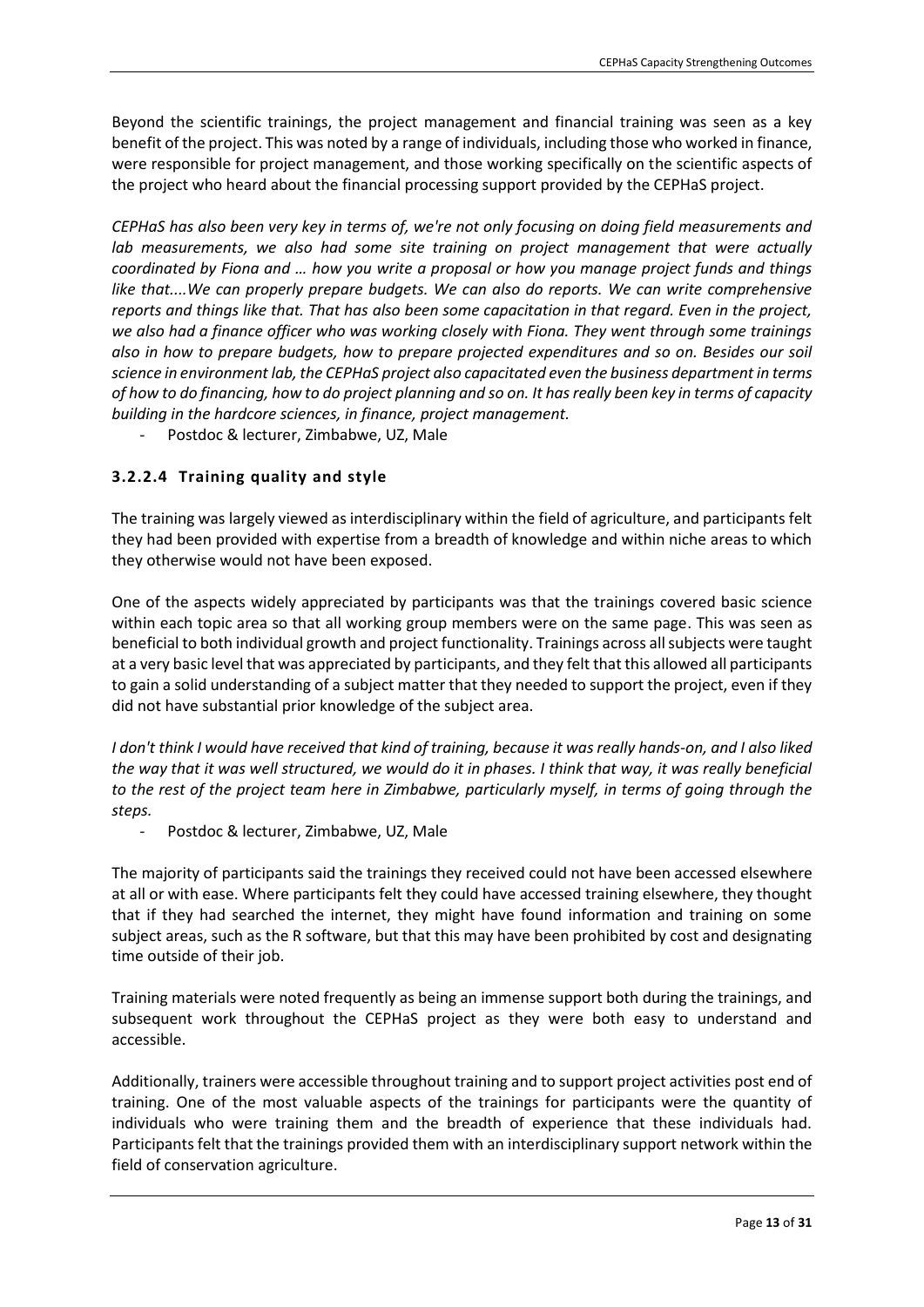*It was my first time to be introduced to R. I had never used R, and [the trainer's name] was very patient in terms of starting from scratch, the basics and how to actually use the R in data analysis, how to write codes and so on. It really changed the way I used to do my statistical analysis with my data. I can't really say I'm a guru in R, but I can understand what's happening and I can also even assist students that I supervise to do data analysis.*

*-* Postdoc & lecturer, Zimbabwe, UZ, Male

*The trainings were excellent. I think I have gained confidence in using R. Originally I always said that I will not use it because after all, I already know how to analyse data with other software. But the encouragement within the project was, shall we use this open source which is like, the majority of people use it and it is freeware. I didn't feel confident because of the use of coding language. I participated in the training round one. I didn't like it. But the second time, I felt moderately confident that I could write some code. Eventually, I was able to use it to actually do my own data analysis. The benefit is that I was able to expand my expertise in using another software to analyse experimental data, which I think was a great benefit to me…… Before R, I would use Genstat, I would use SPSS. Of course, for spatial statistics, I would use ArcGIS and other remote sensing software.*

*-* Lecturer & researcher, Zambia, UNZA, Female

The learning process was hands on and supportive.

*It was learning by doing. It wasn't presentations, it was exercises, because one will give a short presentation then there's an exercise. When you do it, there are colleagues who are there to give support and feedback if one has a question, one is stuck. It was learning by doing. One actually practiced with some actual data, so it was easy to learn.*

*-* Lecturer & researcher, Zambia, UNZA, Female

Overall, the CEPHaS training style and support structure was seen as unique.

*Most of the projects that I participated in previously before CEPHaS, they were just focused on the hardcore sciences, on project activity that has to do with the hardcore research questions that had to be answered. But with CEPHaS, also it was quite holistic and inclusive in that, we all had project partners coming in. Finance, human resources, the scientists, administrators, where we were actually a much broader team than in other projects that I actually participated in in the past, where we only have a meeting of scientists alone and no other support staff to help the projects move on....The change is to the individuals because of their inclusion. Now, I think I work closely with [name of finance team member] on finances. He is now producing the financial reports much quicker than what he used to do in the past. I think also he understands....In the past, we used to have a big divide between the finance guys and researchers. Now, because of this interaction, where he was also part of the trainings, he would understand what we are going through and the activities that has been done. The planning is much quicker and much faster now because he also understands what we'll be doing in the field and in the labs and so on.*

*-* Postdoc & lecturer, Zimbabwe, UZ, Male

## <span id="page-13-0"></span>**3.2.2.5 Reported challenges and suggested improvements**

Common challenges and/or suggested improvements reported by interview participants included some content being niche, the limited time to absorb the information, the limitations of the Covid pandemic and the timing of project activities in relation to the trainings.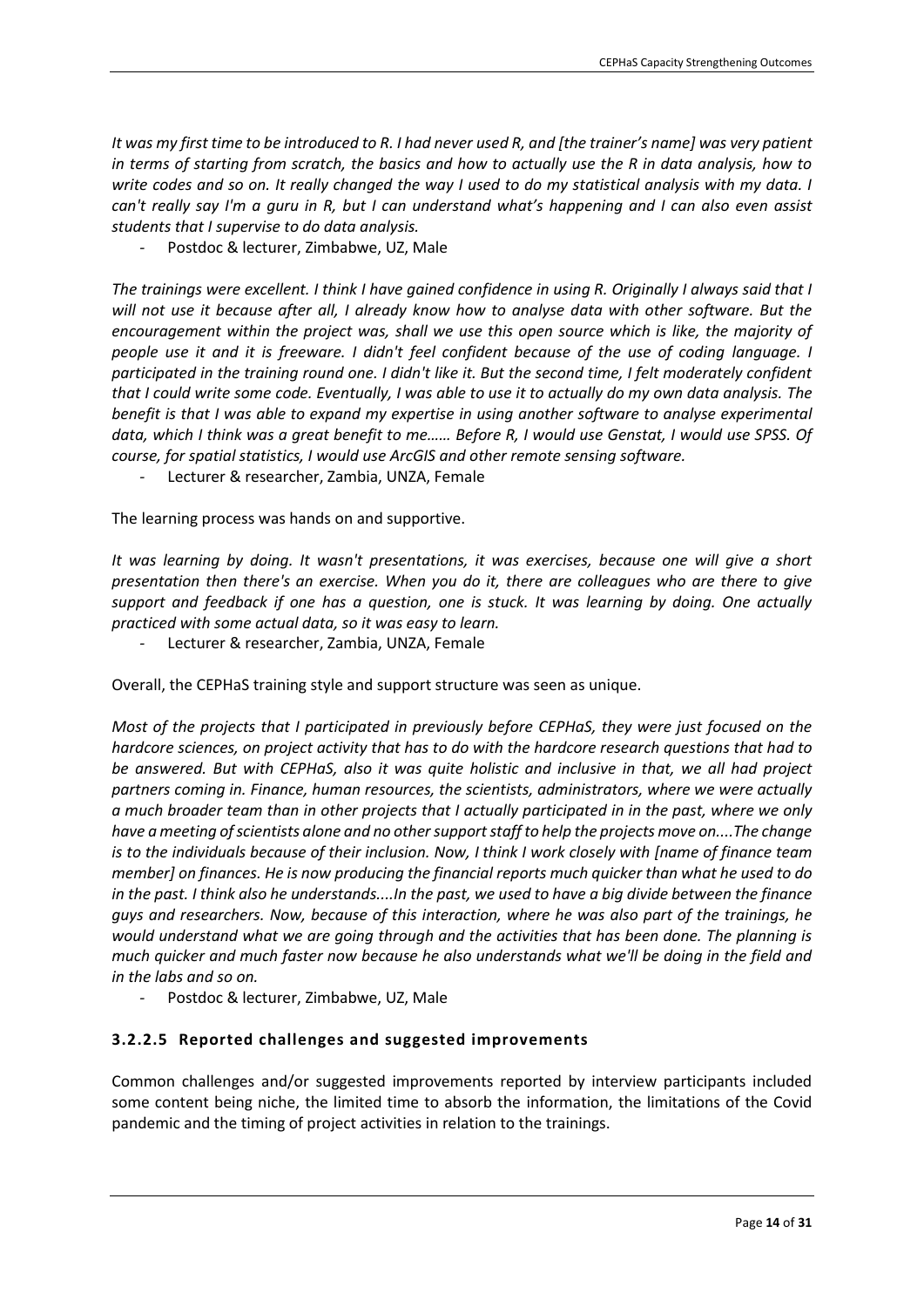One participant noted that the trainings provided niche knowledge. Trainings and knowledge gained was identified as niche with limited transferability in the current country climate (Malawi) as the equipment they were trained in is only available at that specific organisation, and the processes that they were trained in were only used for a specific set of experiments conducted under the CEPHaS project. For an employee only hired for the CEPHaS project and not a permanent employee of the university, this was seen as highly useful knowledge and experience for these specific activities, but lending very limited transferability outside of the university and specifically the CEPHaS context.

Time to absorb the training material was limited. Multiple participants commented that the trainings covered large amounts of material and that some of this material took a considerable amount of time to understand. Participants felt that they needed more time to absorb this material to fully understand it.

*I think the contents should have been reduced in some of the training modules. There's been a lot that we were given to study. To master. To get trained into. …....I think the content of the materials, I think there was too much to handle, depending on the period of time that you had.*

*-* Postgraduate research fellow, Malawi, LUANAR, Male

The Covid pandemic was noted by almost all participants as a negative that affected the experience of participating in the CEPHaS trainings. Participants generally preferred trainings conducted face-toface and felt that the trainings conducted prior to pandemic were more enjoyable and generally better. Having that connection and the ability to connect with trainers and colleagues in person enhanced and was more conducive to a positive training experience. Online trainings conducted during the pandemic were still appreciated as the trainers were readily available online to answer questions and it was supportive to the learning experience to have recordings that participants could refer back to.

*I can differentiate the way that the trainings were handled differently COVID issues and after the COVID. There was a lot of difference. Before the COVID, the quality was very good because there was physical interaction, and it was easy to discuss. Meet up with the trainers. And talk issues internally. We still have time together. But most of the trainings that we conducted online, the content was good. But, you know, it's difficult, it's too difficult, maybe, to grasp some of the things. To learn online.*

*-* Postgraduate research fellow, Malawi, LUANAR, Male

*We would know that during network meetings, we actually set aside time to do some training, whether working group one, working group two or working group three or working group four. But then when COVID came in, we could not do the face-to-face interactions and do the trainings. It disrupted our training schedules because we could not do the face-to-face network meetings and also the trainings. It disrupted the training programme and we really felt it with regards to some field equipment that we have here. Sometimes we have some malfunctioning of some of the equipment, and then we had to exchange emails with our project partners in the UK. It's different when someone's there and they explain to you, then you do it step by step. As opposed to when they actually have to write an email or have a Zoom meeting to actually diagnose the problem and things like that. It affected our operations, our training programme.......There was, one, delay in terms of project activities....Even here, because of the lockdowns, we could not go to the field regularly to download data and things like that. It affected our operations because of this COVID-19 outbreak.* 

*-* Postdoc & lecturer, Zimbabwe, UZ, Male

The timing of the trainings in relation to when the associated activities occurred was not always ideal for participants. Participants highlighted that trainings needed to be done in a way that allows for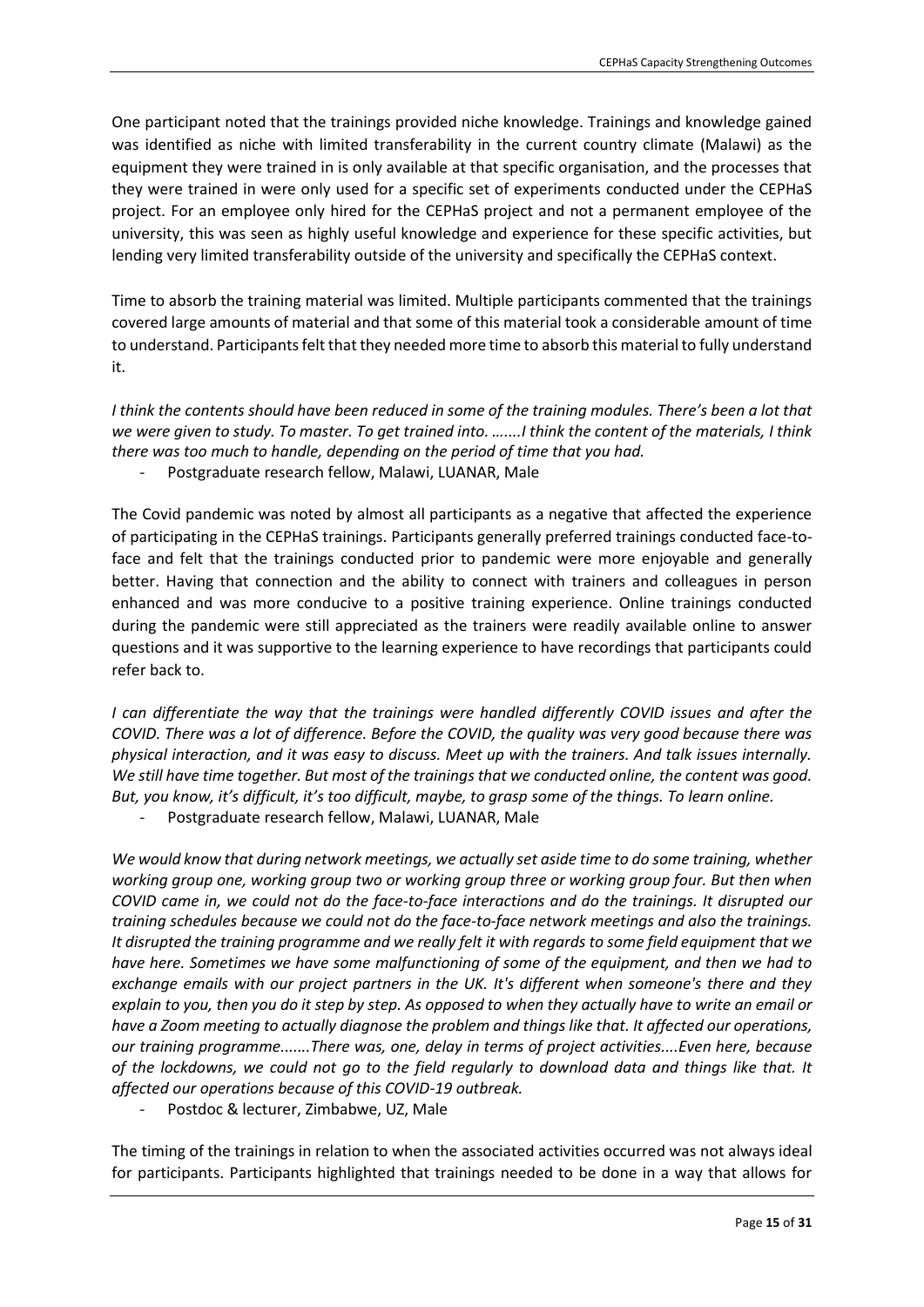training material needs to be understood but not have too much time pass before it is applied in the field. Goldie Locks timing for trainings - not too early, not too late.

#### <span id="page-15-0"></span>3.3 RESOURCES

## <span id="page-15-1"></span>3.3.1 Survey findings

All survey participants were presented with a list of resources supplied by CEPHaS and were asked to identify those to which: A) they had access to; B) had used during the course of CEPHaS; and C) had used most often (when more than one resource had been used). As shown in Table 6, most participants had access to, and had used, training materials, equipment and software supplied by CEPHaS; however, the resource used most often by 60% of participants was supplied equipment.

Table 6. Resource access and use (N=40)

| <b>Resource</b>                      | <b>Access</b> | <b>Used</b> | Most used |
|--------------------------------------|---------------|-------------|-----------|
|                                      | n(%)          | n(%)        | n(%)      |
| Equipment                            | 29(72.5)      | 29 (72.5)   | 24(60)    |
| Software                             | 26(65)        | 26(65)      | 14 (35)   |
| <b>Training materials</b>            | 31(77.5)      | 30(75)      | 6(15)     |
| Standard operating procedures (SOPS) | 21(52.5)      | 17 (42.5)   | 1(2.5)    |
| No access to any of these            | 1(2.5)        |             |           |
| Other                                | 0(0)          | 1(2.5)      | 0(0)      |

Participants were asked how frequently they used the resources supplied by CEPHaS and for what purpose. For participants who reported using more than one resource, they were asked to respond based on the resource that they utilise the most. As shown in Table 7, almost all participants used the focal resource at least once a month or more (92.5%) most often in support of their own research (75%) or teaching within their own institution (47.5%).

Table 7. Resource frequency of use and type of application (N=34)

| Variable     | <b>Response Options</b>          | Number (%) |
|--------------|----------------------------------|------------|
| Frequency of | Daily                            | 11(27.5)   |
| Use          | Weekly                           | 8(20)      |
|              | Monthly                          | 18 (45)    |
|              | Less than monthly                | 3(7.5)     |
|              | Do not use                       | 0          |
| Resource     | Teaching within my own institute | 19 (47.5)  |
| Application* | Teaching outside my institute    | 7(17.5)    |
|              | Within my own research           | 30(75)     |
|              | Supporting others' research      | 15 (37.5)  |
|              | Community service                | 4(10)      |
|              | Other                            | 4(10)      |

\* Participants could select more than one response option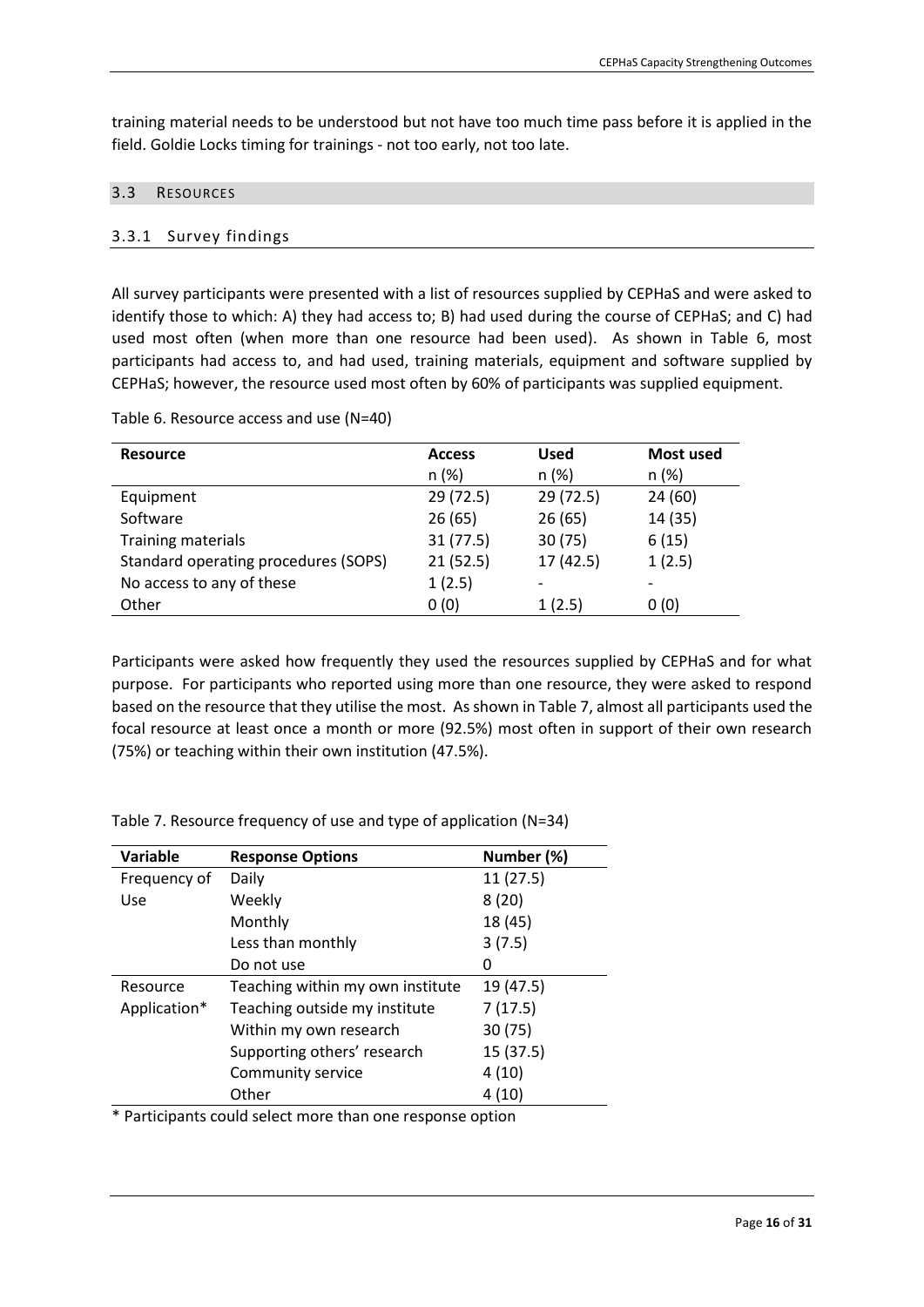All participants were asked to identify, from a list of specified response options, enablers or barriers to utilising CEPHaS provided resources. As shown in Table 8, the most frequently reported enablers to resource use were 'resource was applicable to my work', (65%) and 'having the applicable knowledge/skillset' (57.5%). The most frequently reported barriers included 'insufficient time' (20%) and 'insufficient training' (10%). However, 67.5% of respondents reported 'no barriers' to resource use.

|  |  |  |  |  |  | Table 8. Reported enablers and barriers to CEPHaS provided resource use |
|--|--|--|--|--|--|-------------------------------------------------------------------------|
|--|--|--|--|--|--|-------------------------------------------------------------------------|

| <b>Response Option</b>                   | Training    |
|------------------------------------------|-------------|
|                                          | Application |
|                                          | n (%)       |
| <b>Enablers</b>                          |             |
| Mentorship/support                       | 13 (32.5)   |
| Access to equipment                      | 21 (52.5)   |
| Access to guidelines                     | 20 (50)     |
| Having the applicable knowledge/skillset | 23 (57.5)   |
| Sufficient training                      | 21(52.5)    |
| Sufficient time                          | 14 (35)     |
| Resource was applicable to my work       | 26 (65)     |
| Personal interest in the resources       | 21 (52.5)   |
| Other                                    | 0           |
| <b>Barriers</b>                          |             |
| Insufficient mentorship/support          | 3(7.5)      |
| Insufficient access to equipment         | 3(7.5)      |
| Insufficient access to guidelines        | 2(5)        |
| Insufficient knowledge/skillset          | 3(7.5)      |
| Insufficient training                    | 4(10)       |
| Insufficient time                        | 8(20)       |
| Resource was not applicable to my work   | 0           |
| No personal interest in the resource     | 0           |
| There were no barriers                   | 27 (67.5)   |
| Other                                    | 3(7.5)      |

# <span id="page-16-0"></span>3.3.2 Interview findings

# <span id="page-16-1"></span>**3.3.2.1 Training materials**

Training materials were frequently noted by participants as key resources provided by CEPHaS. Bespoke training manuals created by UK partner institutes to accompany equipment and software trainings were identified as easy to understand and provided participants with guidance that they felt might not otherwise have been available by existing written resources. Participants felt that these training manuals not only supported the CEPHaS project, but as the CEPHaS equipment would remain with the institutes after the duration of the project, that the training manuals would also serve as guidance documents for future research projects and support the training of students. In addition to the bespoke training manuals, participants also noted that the R scripts provided to support their work on the CEPHaS project were a great support throughout the duration of the project. However, these scripts were noted as fairly limited in value outside of the CEPHaS project unless the work of the CEPHaS project was to continue.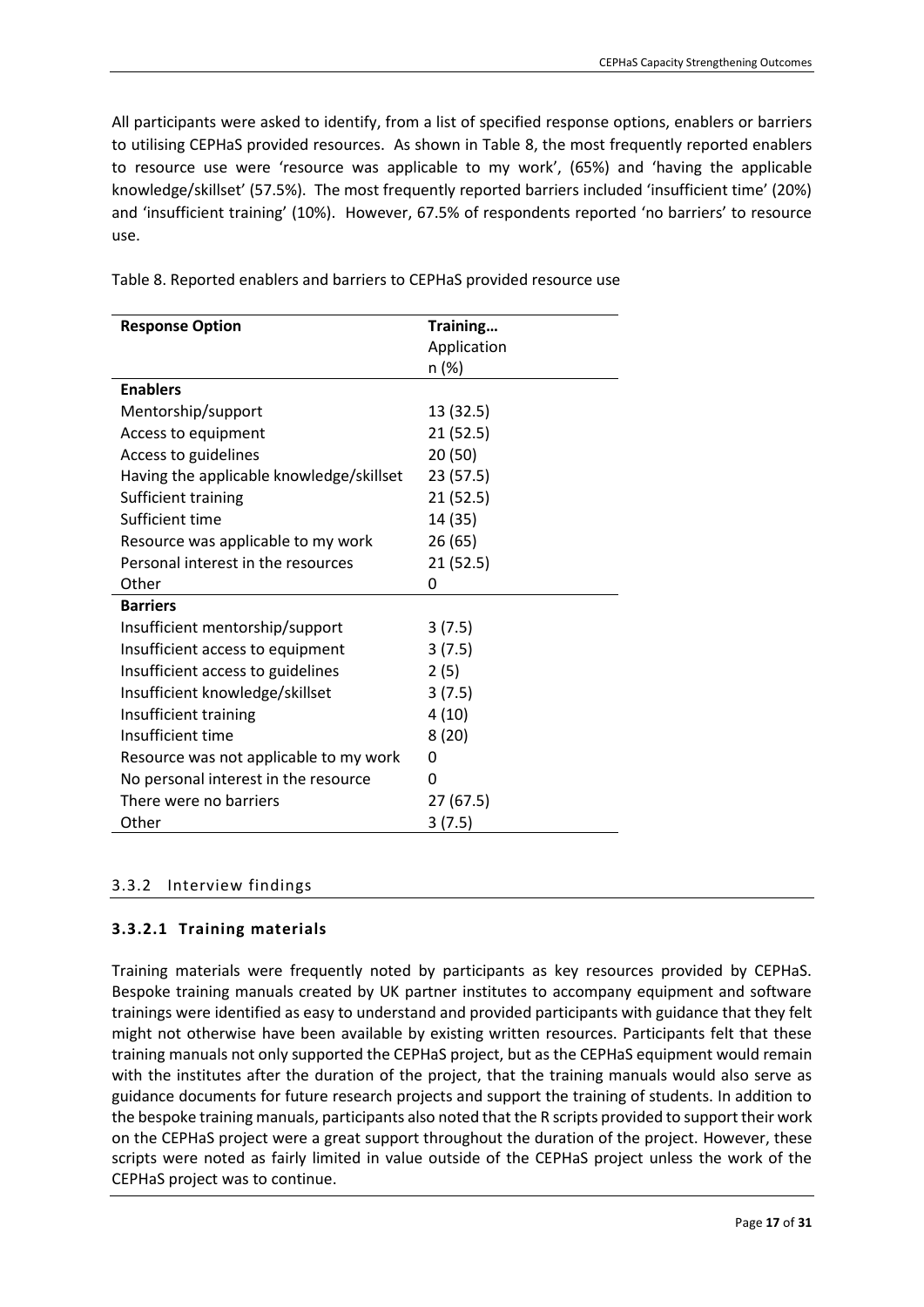*We have manuals to do with data collection. We have manuals to do with operation of equipment. We have manuals to do with statistical analysis of data. We have several manuals that were actually developed under CEPHaS and we never used to have those. Now with my students, if we want to do an experiment on soil water measurement, I'll just draw that manual, this is how you're supposed to do it*  and this is the frequency of data collection and things like that. We have legacy protocols that we'll *actually remain with post-project period.... Definitely (in the future) they will be of use by researchers who want to do work along the lines of soil physics, soil water measurements and so on, because they are quite comprehensive… in the past what we used to do, we didn't have a systematic way of collecting the data. Then [name of project lead] said, no, if the data is not collected systematically, it's very difficult to reach at a comprehensive conclusion about treatment differences and so on. That was really something that we really benefitted from in terms of the planning and the systematic collection of data, both in the lab and in the field.*

*-* Postdoc & lecturer, Zimbabwe, UZ, Male

## <span id="page-17-0"></span>**3.3.2.2 Equipment**

Scientific equipment provided by the CEPHaS project was seen as a key benefit to both individuals and institutions. Having the breadth and bulk of new equipment was seen as a massive benefit that would faster and more effective research, expand research opportunities, increase the teaching potential, and bring prestige to the institutes.

*CEPHaS has really capacitated the institution in terms of buying. The project bought equipment to measure soil water in the labs and soil water and temperature, matric potential in the field. We actually did the installation, it was really hands-on, starting from the theory and going into the field, how to store the equipment and so on.*

*-* Postdoc & lecturer, Zimbabwe, UZ, Male

This new equipment eased time constraints and made processes more relevant within context.

*Then you will create that relevance in society. Because before if you wanted to know something about the soil you always had to take it from where it is, bring it to the lab and run it through your physical analysis you are doing. But now it's much easier to just use these new technologies… You just pin something in the field, like we were doing with electrical resistivity tomography. You just pin some electrodes in the field, you'll get your measurements. Then you'll go back and analyse with the software whatever data you collected. Also the reward is moving away from this physical mode of analysis to incorporating more of software technologies…*

*-* Research assistant & lecturer, Zambia, UNZA, Male

In addition to the scientific equipment provided by the CEPHaS project, several participants recognised the laptops provided by CEPHaS as substantially valuable resources. Being provided laptops meant that employees of the project did not have to rely on desktop computers located in their place of work. This was particularly useful for employees who were not permanent employees at partner institutes and instead were only employed for the duration of the CEPHaS project. Additionally, decreased mobility of all staff due to the Covid pandemic, meant that project laptops facilitated remote working.

*For the laptop, I think it really improved my work, because I was using one old one which was sometimes slow, always freezing and so forth. When I got this one, I can now work efficiently and probably sometimes meeting some deadlines and so forth.*

*-* Research Assistant, Zimbabwe, UZ, Male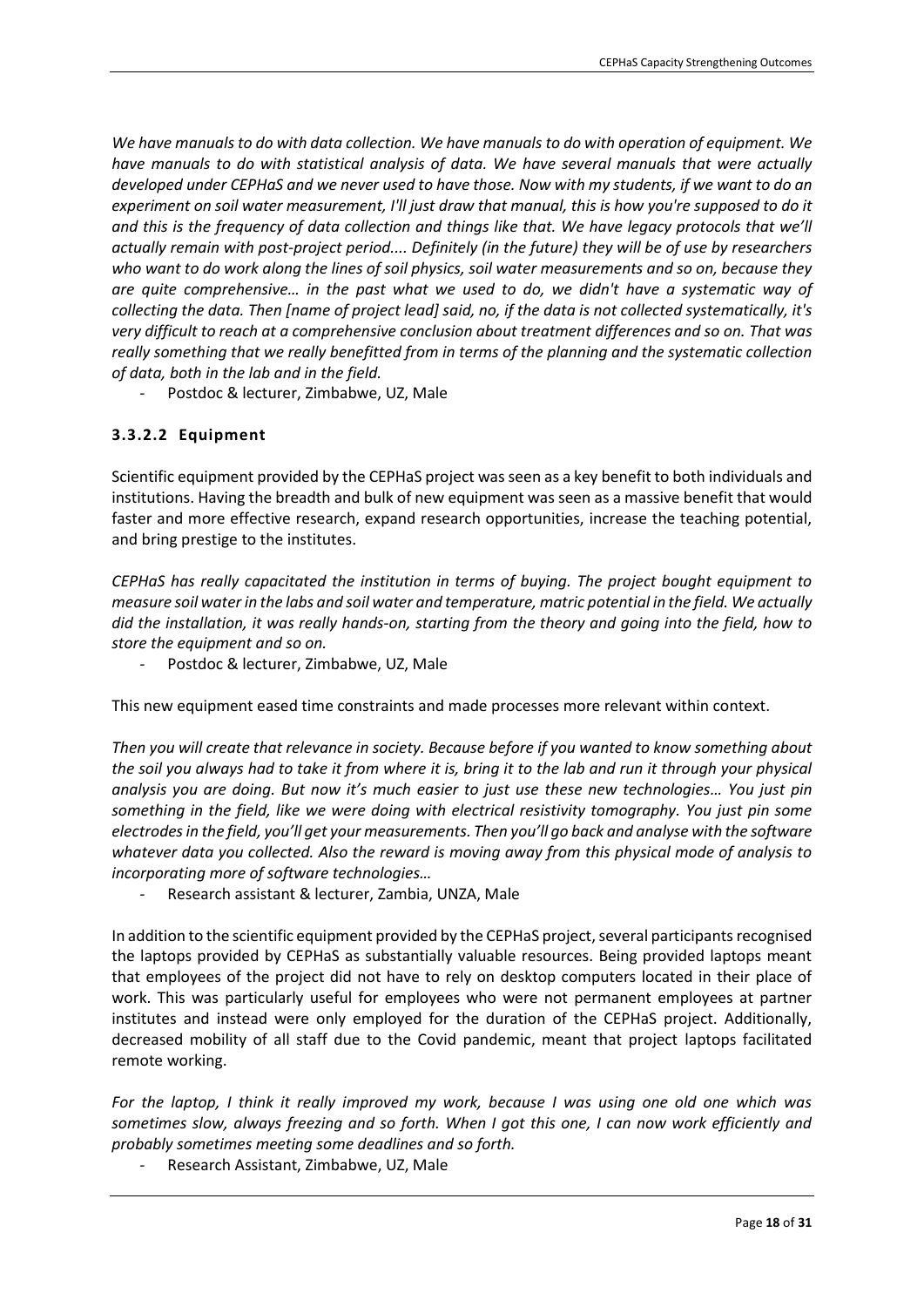# <span id="page-18-0"></span>**3.3.2.3 Open source software**

Open source software, such as R, although not specifically provided by the CEPHaS project, were of great value to participants. As CEPHaS provided trainings for R, CEPHaS facilitated the use of this open source software. Both the R trainings and the R software were repeatedly noted by participants as of both current and future value.

*When you talk about the uniqueness, in terms of the approach that work group one, two, and three uses. It's all in terms of the instrumentation and the way the data is captured and analysed. It's the visualisations that are produced. It's something which I think I've not seen any other institution doing it in Malawi. Analysts, they are maybe PhD students doing similar work elsewhere using data collected from Malawi. But not doing the actual research here in Malawi.*

*-* Postgraduate research fellow, Malawi, LUANAR, Male

The data management, analysis and data visualization components of R were noted as key and were utilised by participants not just for the CEPHaS project but also for other projects within their institutes. Having knowledge of this as a free software programme also meant that they could utilise this resource to further teach students in the classroom. For individuals using other statistical software, such as STATA, R was seen not as a replacement, but as a complimentary tool, as each software was identified as having pros and cons.

Ultimately, the R software was seen as something that could be used beyond the CEPHaS project, and would strengthen the capacity of both the participants and the institutes, as it would continue to be used by those at the partner institutes who participated in the CEPHaS R training and the students and colleagues they supported.

*But with some scripts, which if I didn't understand very well, I could contact them and say, okay, I'm analysing, this is how my data is, this is the analysis I have done, what do you think? Something like that.*

*-* Lecturer & researcher, Zambia, UNZA, Female

# <span id="page-18-1"></span>**3.3.2.4 Financial templates & guidelines**

One of the resources provided through the CEPHaS formal and informal human resource/financial trainings was a financial/ invoice template. This template was provided to streamline and provide detailed transparency of the CEPHaS financial transactions. Partners participating in accounting across the participating institutes noted that this template allowed individual partner institutes to provide information that might otherwise have been unaccounted for within the current parameters of an individual institutes' mandated processes, and this streamlined inter-institutional processes. This supported the CEPHaS grant accountability, but also provided a process and template that could be used within the human resource department for other grants. It was reported by one participant that a colleague on a different project with one of the partner institutes felt that they were benefitting from this template and training, as the staff member at the partner institute knew what information would be required for accounting within an international project.

## <span id="page-18-2"></span>**3.3.2.5 Enhanced laboratory facilities**

Equipment was seen as one of the greatest capacity strengthening elements provided through CEPHaS. CEPHaS replaced equipment that was outdated and no longer functioned properly as well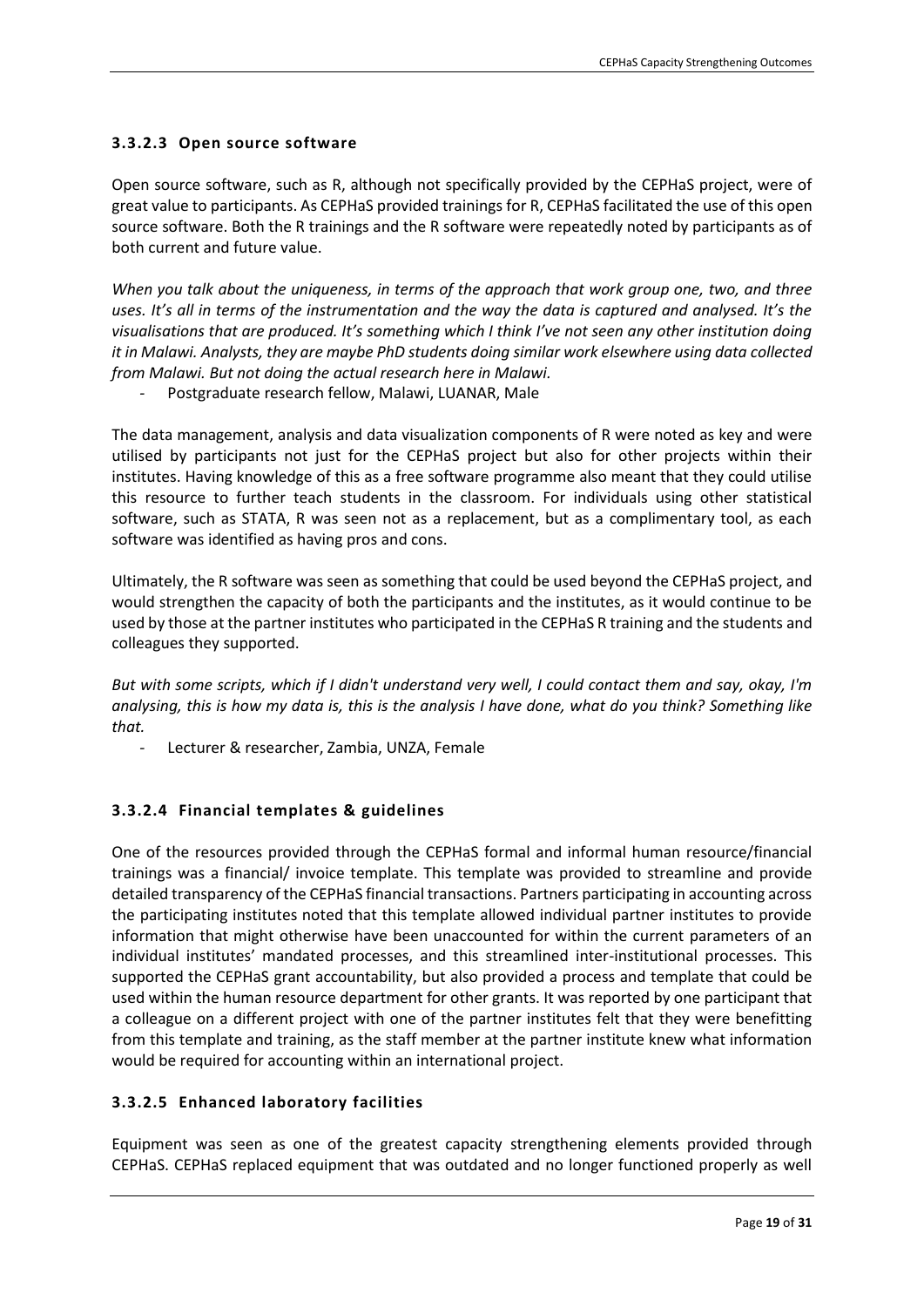providing new equipment. Both laboratory and field equipment were noted as greatly beneficial to the partner institutes in Malawi, Zambia and Zimbabwe. It was acknowledged that although the CEPHaS project required this equipment, having this equipment to enhance their laboratories provided a multitude of benefits to the institutions.

*In fact, we were able to get our colleagues from Malawi and Zimbabwe to come for some more training with us here at our lab at UNZA in Zambia. We have highly-trained staff. They know how to operate the equipment and the lab is functional. We have students, so we'll continue to use it for training as well as for making other research related measurements….It's just by our department. If other people want to use it, for example, agriculture engineering, they have to make a request and then the permission can be given for them to use. But otherwise, mainly it is for us here. Opportunities exist for other people to use it in the university, but there's a procedure. Just like when we want to use their lab, for example, if in our chemistry lab maybe we have a challenge that day our distiller is not working, we will go to another faculty and ask if our staff can use their distiller. There's a procedure to use equipment in another faculty.*

*-* Lecturer & researcher, Zambia, UNZA, Female

Having new equipment was seen as strengthening the calibre of the institute laboratories and that the institute would receive a multitude of benefits as a result of these enhanced laboratories.

*For example, LUANAR, did not have a soil physics laboratory before. It was there in theory and things were recording, but practically not much. But the coming in of the CEPHaS project to LUANAR, with a good physics laboratory. Most of the equipment that they need. And these are the things which will not be used only for CEPHaS.*

*-* Postgraduate research fellow, Malawi, LUANAR, Male

Having new equipment provided possibility for new experimentation and new research opportunities that previously would have been unattainable without this equipment.

Additionally, enhanced laboratories provides new opportunities to the students at these institutes. Students could now explore new areas of research as they would have access to equipment both in their coursework and supervised projects.

*A lot of equipment courtesy of CEPHaS that we actually are using with students to do postgraduate training and so on. It really changed the way we used to do fieldwork and lab work with regards to soil physics.*

*-* Postdoc & lecturer, Zimbabwe, UZ, Male

Having enhanced laboratories was seen as strengthened prestige of their institute. Participants felt that having laboratories like this would promote collaborations between their institute and other organisations both within and outside of their countries, as other organisations would see them as having the equipment and skills that would facilitate good research.

*I can say the institution has really benefitted in a number of ways. One, CEPHaS has helped to modernise our laboratories. Our soil physics laboratory has actually been modernised. We now have modern laboratory equipment to measure soil water, to measure soil texture, drying of samples. In terms of infrastructure and modernisation of the university infrastructure in particular, CEPHaS has been handy in that regard. We're talking of both lab and field equipment, so now we can boast of modern equipment that we can actually use. I think the university has really benefitted in that regard.*

*-* Postdoc & lecturer, Zimbabwe, UZ, Male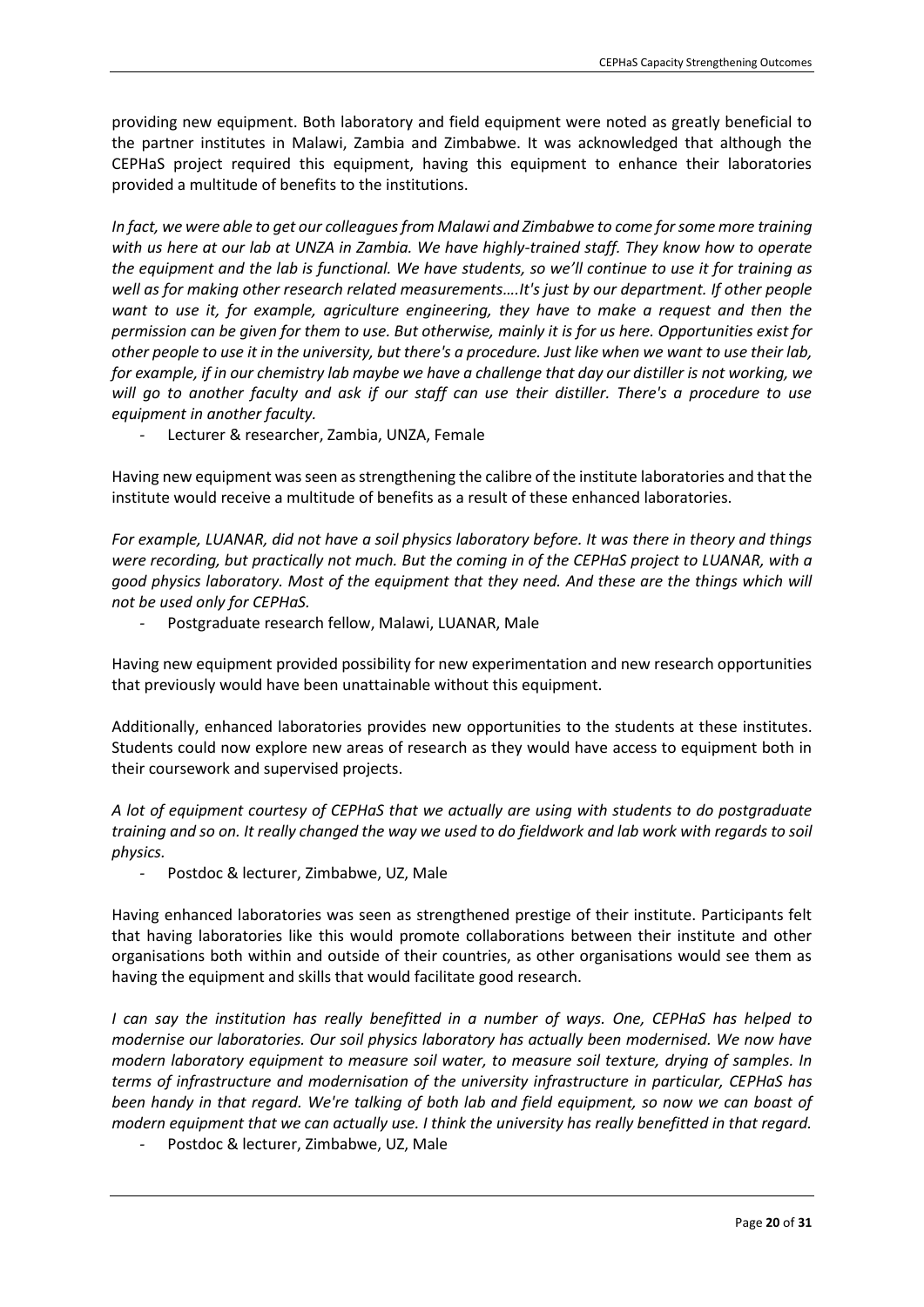The prestige of enhanced laboratories would not just support the researchers but provide new opportunities for their students. This in turn was seen as something that would attract more students. These laboratories coupled with CEPHaS trainings could be used to develop further formalised training at the institutes.

These enhanced laboratories were in turn seen as something that could enhance services delivered by the institute to other partners working within the field of conservation agriculture.

*In the long run of course. If you are to look at it in the long run, then it would be improved service delivery also to various stakeholders. Because for us we have a service lab as well where people could come and consult. So, if this lab is able to do things a little bit faster and more efficiently, is then of course more representative because you're also covering a larger area. With these other technologies people will be able to benefit as well from that…. So, it's much easier, then you can go into the field and get out data on the spot and then analyse it. Then you have your required information within a short period of time other than before it would take a lot more time like months or something like this. -* Research assistant & lecturer, Zambia, UNZA, Male

## <span id="page-20-0"></span>**3.3.2.6 Institutional assessment**

As a part of the CEPHaS project, an initial capacity strengthening assessment was undertaken to identify potential areas that could be supported throughout the duration of the project. One participant noted this as something that was of value to their institute.

*For our institution, I think we did an institutional assessment. There were some things that they recommended we could improve on. For example, the grants of… I'm trying now to remember, I may be wrong. Institutional assessment was one which was submitted to the dean, I think. The benefit in that they could look at even if it's not work that CEPHaS was going to change, but they just assessed the institution and how it operates. I think that was a good benefit…It looked at the various structures in the institution, then highlighted the things that were working very well that were in place and then made some recommendations. The recommendations were all things that could be done, even if they won't be done by CEPHaS.*

*-* Lecturer & researcher, Zambia, UNZA, Female

## <span id="page-20-1"></span>3.4 EXPERIENCE

## <span id="page-20-2"></span>3.4.1 Survey findings

All survey participants were presented with a list of research-related activities (see Table 10) and asked to identify which, if any, they: had experienced as a result of CEPHaS participation; they had experienced for the first time as a result of CEPHaS participation; and had been most useful to them and their respective institution. As shown in Table 9, 'data analysis' (85%) and 'field work' (82.5%) were the most widely reported activities, with the former also the activity most often experienced for the first time (20%) and the activity considered most useful for the individual (27.5%) and their respective institution (25%).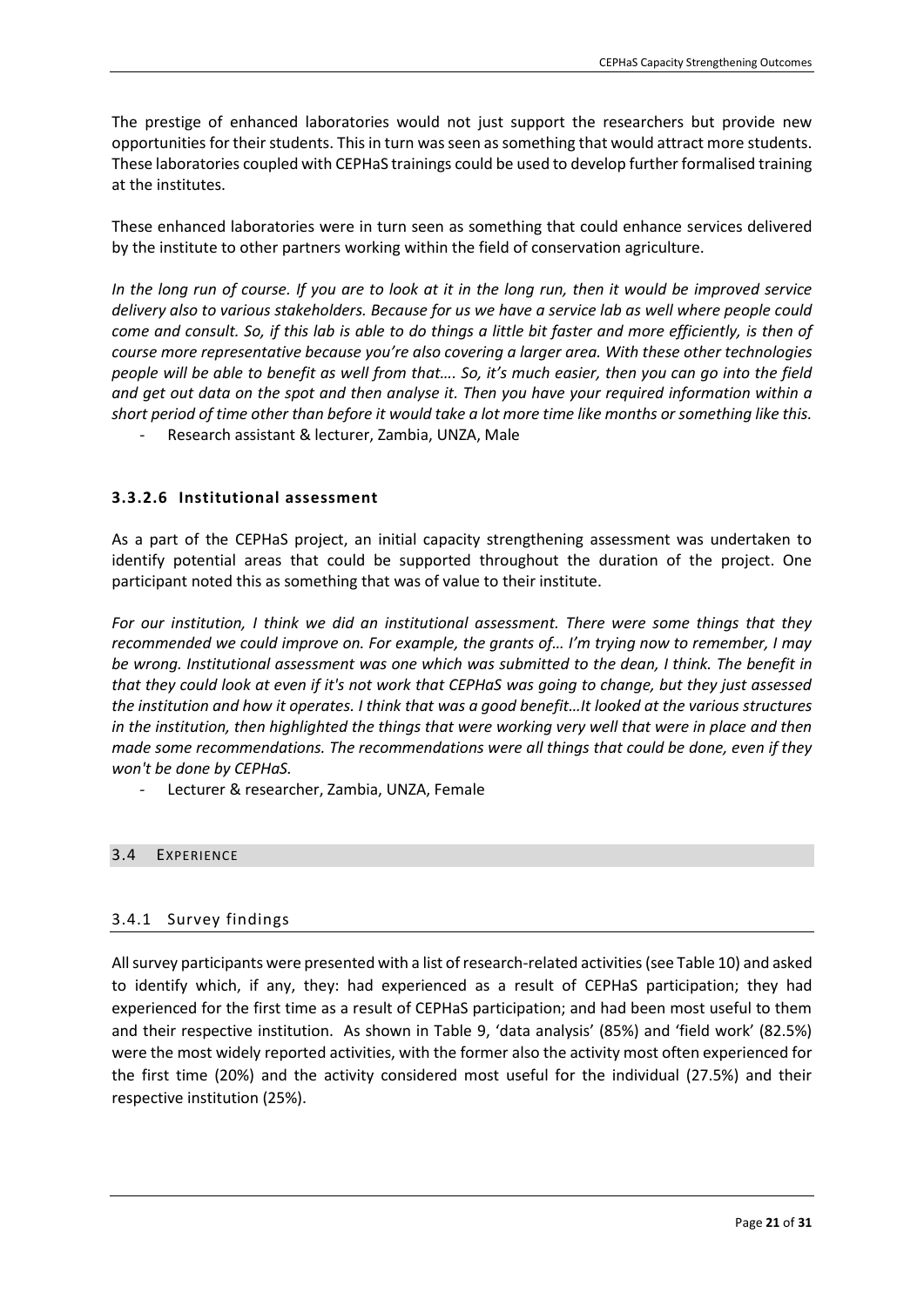| <b>Response Options</b>     | <b>Experienced</b> | First time* | Most - You | Most-Inst. |
|-----------------------------|--------------------|-------------|------------|------------|
|                             | n (%)              | n (%)       | n (%)      | n (%)      |
| Field work                  | 33 (82.5)          | 3(7.5)      | 9(22.5)    | 7(17.5)    |
| Data analysis               | 34 (85)            | 8(20)       | 11(27.5)   | 10(25)     |
| Laboratory work             | 23(57.5)           | 4(10)       | 3(7.5)     | 7(17.5)    |
| Teaching/training others    | 25(62.5)           | 3(7.5)      | 2(5)       | 4(10)      |
| Career progression opps.    | 11(27.5)           | 4(10)       | 3(7.5)     | 0(0)       |
| Networking/collaborations   | 30(75)             | 7(17.5)     | 14 (35)    | 10(25)     |
| Publications opps.          | 25(62.5)           | 7(17.5)     | 3(7.5)     | 4(10)      |
| Mentorship                  | 21(52.5)           | 3(7.5)      | 0(0)       | 1(2.5)     |
| Conference presentation     | 9(22.5)            | 3(7.5)      | 1(2.5)     | 2(5)       |
| Research support            | 19 (47.5)          | 2(5)        | 3(7.5)     | 5(12.5)    |
| Leadership responsibilities | 21(52.5)           | 4(10)       | 2(5)       | 0(0)       |
| <b>Attending trainings</b>  | 27(67.5)           | 2(5)        | 2(5)       | 0(0)       |
| Other                       | 0(0)               | 0(0)        | 0(0)       | 1(2.5)     |

Table 9. Activities experienced during CEPHaS, experienced for the first time and most useful to the individual participant and their respective institution (N=40)

\* n=20 (50%) participants did not experience any of these for the first time

Survey participants were also asked via open ended questions if there was anything else CEPHaS could have done to support them or their respective institutions. Verbatim responses are listed in Table 10.

Table 10. Participant suggestions as to additional support CEPHaS could have provided them or their respective institutions

| Is there anything else that CEPHAS could have done to support you?                                |
|---------------------------------------------------------------------------------------------------|
| Training & publications                                                                           |
| Work exchange visits                                                                              |
| Incorporating remote sensor techniques to sensor measurement                                      |
| <b>Further collaboration</b>                                                                      |
| The necessary practical data analysis trainings could be introduced right at the beginning of the |
| project to enable (me) utilize the knowledge within the life of the project                       |
| Longer time period                                                                                |
| More training + exposure through laboratory visits                                                |
| Scientific writing training                                                                       |
| Link me to senior researchers for further networking/collaboration                                |
| Continued collaboration + access to more research funding                                         |
| Training could have been more rigorous                                                            |
| Master degree scholarships                                                                        |
| Providing more equipment                                                                          |
| Career development                                                                                |
| Further assistance to run own research                                                            |
| Is there anything else CEPHaS could have done to support your institution?                        |
| Exchange visits to other institutions in UK                                                       |
| Funding for postgraduate training x2                                                              |
| Future research collaborations with partners                                                      |
| CEPHaS could enforce local management to allow technical field support personnel (like us) to     |
| master writing articles, manuscripts and other communication materials                            |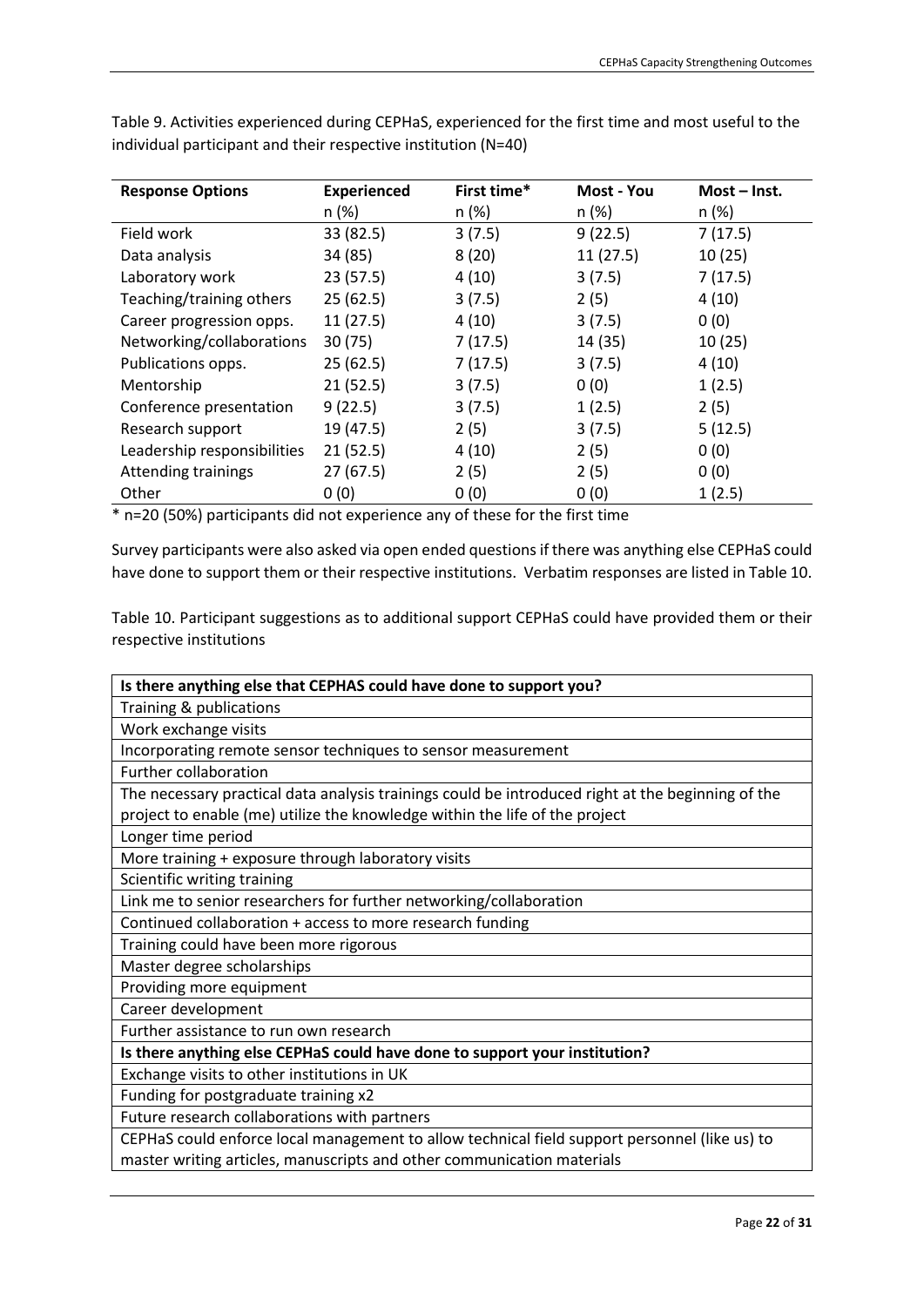it should have spanned for a longer period of time so I could better understand or gain experience with the new experiences it brought us

Acquire more equipment x3

Training of postgraduate students

Maintenance of equity after project ends

ZARI has a lot of information in hardcopy form so I would be happy if CEPHaS helped out with resources to digitize the information and keep it in forms that can easily be accessed by everyone in all the parts of the world

More funding and training

Face to face training

Special Hydro-Geology Laboratory that will analyse and store Groundwater data for the benefit of CEPHaS future projects and Malawi country at large

## <span id="page-22-0"></span>3.4.2 Interview findings

## <span id="page-22-1"></span>**3.4.2.1 Expanded network**

One of the most valuable aspects of the CEPHaS project identified by participants beyond their new skillsets, was their newly expanded network across institutes and countries that they felt the consortium had provided them. This was generally felt across all participants regardless of their institute's location. However, the nature of this network was seen through a slightly different lens, based on whether they were a north or south based institute.

Within the global south, the new, expanded network was seen as multi-faceted, providing the opportunity for increased collaboration in broad terms that covered research areas, project partnerships, individual training and career development opportunities, and enhanced resources.

Within the global north, the new, expanded network was generally seen in slightly more linear terms, providing the opportunity for exploring research applications in new contexts and new partners for grant applications and publications.

Having the support of this network to troubleshoot problems when applying new skillsets was seen as beneficial to all both during the project and for future research applications, though this area was noted more frequently by southern partners.

Regardless of location, participants felt that the consortium had provided them with a network for future collaboration. This was seen a great benefit in an academic environment in which the primary drivers are often funding applications and novel publications.

*I feel confident, like for example, to speak with colleagues who are in Malawi, speak with colleagues who are in Zimbabwe, speak with colleagues who are in the UK. For me, I feel the network was well built.*

*-* Lecturer & researcher, Zambia, UNZA, Female

Scientific interdisciplinary exchange and exposure was also seen as something that was mutually beneficial across partner institutes. New perspectives, based on experiences and expertise, were valued and applied to develop both a new approach and equipment modifications to suite the context in which they were being applied. In one instance it was noted that equipment functionality was modified due to the participants learning the effects of climatic conditions on the equipment in new contexts.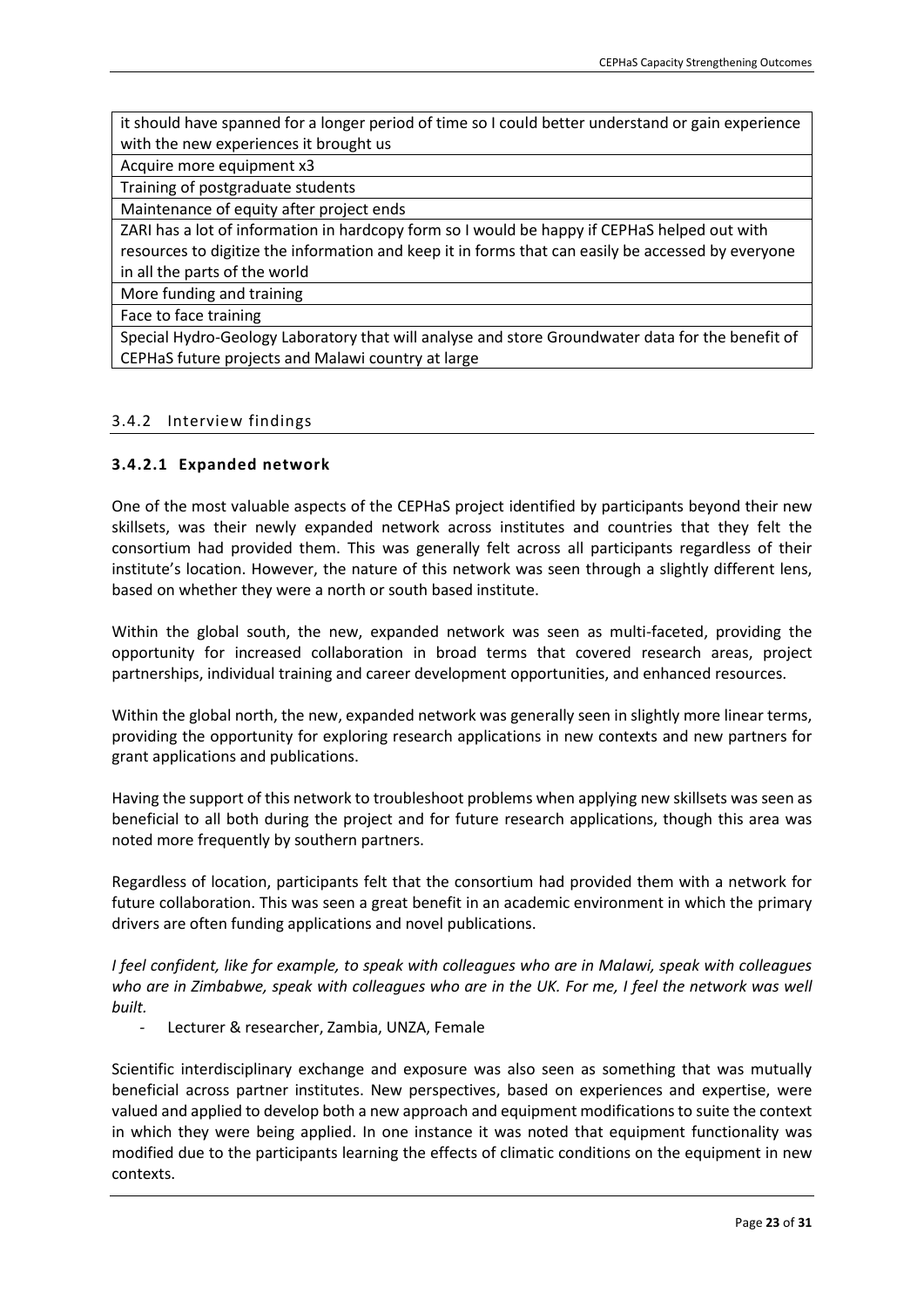Similarly, cultural exchange was additionally seen as mutually beneficial. Learning different cultural expectations and differences in institutional processes were seen as areas that were informative and knowledge that could be used to form stronger projects and partnerships in the future. They were also seen as individually informative and unique experiences.

*And my travel to most other countries. The trainings that I've managed to get while still there. It's another unique thing that will impact me in the long term. Because it's kind of an exposure experience which you cannot get just from email.*

*-* Postgraduate research fellow, Malawi, LUANAR, Male

Cultural exchange and learning occurred in a myriad of ways that were seen as beneficial and enlightening for individuals. They gained new perspectives and insights on areas of life and other individuals, institutes and cultures that provided them with a broader understanding of others and provided them with new knowledge for future interactions.

*They like to have different foods. Also, some of the things like the way they cook is different. But also, in terms of the work style, for example, if it is time to start, some are a little bit more relaxed about starting time, others maybe are too strict. Those exchanges, they help to open the mind and to be adaptable and flexible to how things can be accomplished while respecting each other.*

*-* Lecturer & researcher, Zambia, UNZA, Female

These sentiments were echoed by participants from both the North and South.

*There was another woman as well that said that she thought that the north kind of institutions had their time and they wanted the African partners to work with the same timescales. She said, you've got to realise, appreciate and understand that we work on different timescales and that is our way of doing things. I just think, again, some of these things seems really obvious. When you say you're like, well, yes, of course. But unless somebody says it, unless you're part of these talks and you listen to the people and really listen to the people, you perhaps don't appreciate that maybe you have been living in a bit of a bubble and you don't see things from other people's perspective. It's a lot to do with that. -* Research Support Staff, United Kingdom, BGS, Female

In one instance this expanded network also provide an expanded career opportunity, as the CEPHaS network provided the connections that allowed one participant to gain entry to a PhD programme.

*So now I got a PhD... It's through the connection with CEPHaS that I got the PhD, and it's more on statistics, agriculture statistics….* the advert came through the CEPHaS platform. There's this here, and had to apply and then interviews, and that's how I got to that position.

*-* Research fellow, Zambia, UNZA, Male

# <span id="page-23-0"></span>**3.4.2.2 Inclusive leadership style and structure**

One of the most notable areas highlighted by CEPHaS participants about their experience in the CEPHaS project was the projects leadership style and structure. The leadership style and structure of the project were noted as unique as it fostered inclusivity and encouraged the exchange of ideas in a way that was not restricted by hierarchy.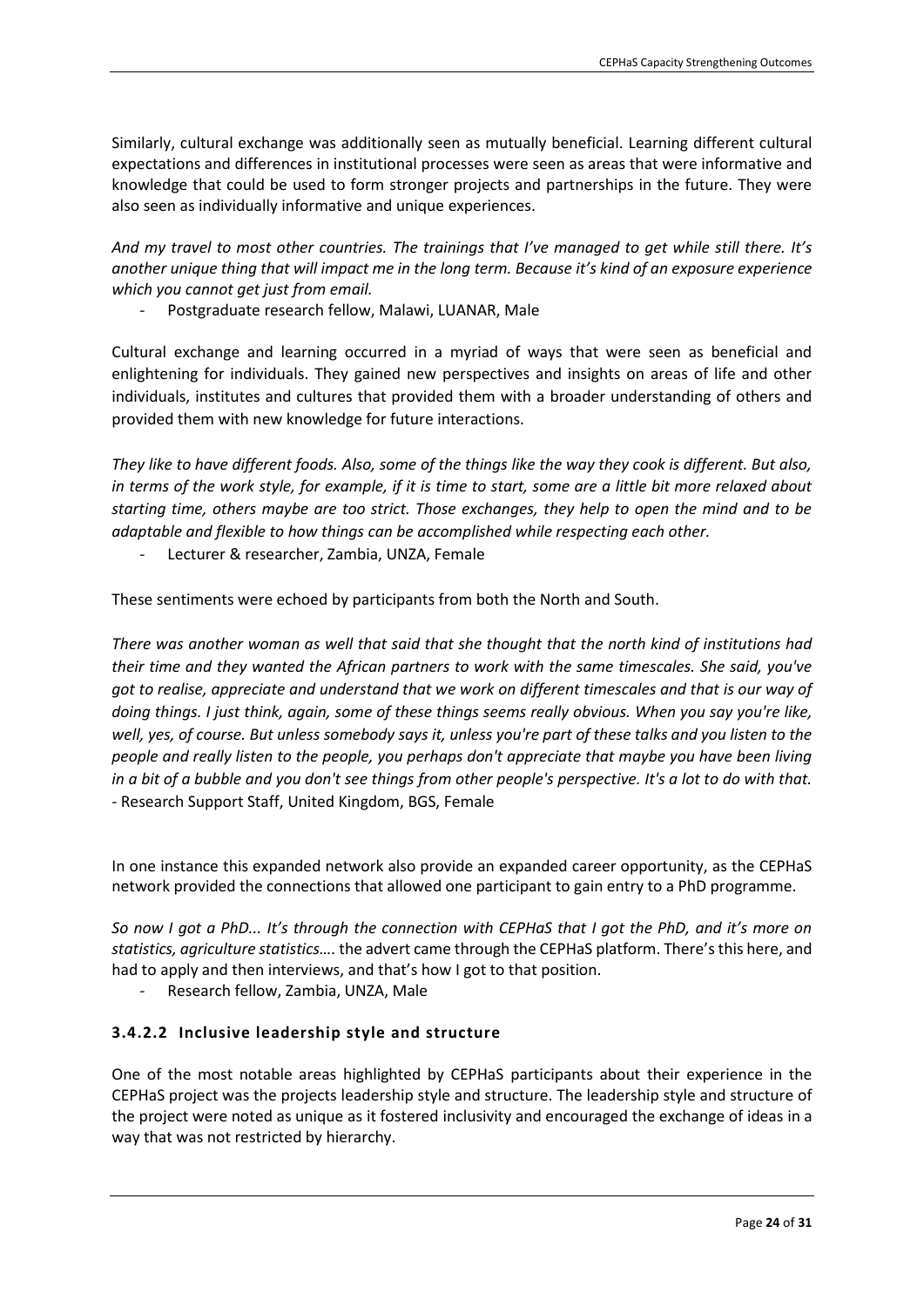*I think CEPHaS had a fairly good balance as far as power dynamics between individuals, I think we have a nice network. We are working well together. I think I see ourselves being in contact for a long time to come. I think we worked as a team, that is the part I liked….The way the project was well organised at home. In my home institution, we had a project team leader, he was encouraging everybody to participate. Himself also, he used to be fully engaged. It was motivating for all the team members to feel part of the team. Also with our UK colleagues, the project leads there, we worked as a unit. What helped also was, we had at least two trainings where all project staff from all four countries were participating, so we know each other now, like almost all the project staff, we knew each other in a face-to-face setting. Then there were smaller groups…. we would meet with the other colleagues more than once, and then some we would work together in installation of equipment, understanding how the equipment is working. We would work together in writing some reports. The team was well built, so we felt part of the team, we felt like we knew each other. We had a few small social interactions, so it allowed us to relax and to build trust that we can continue to work together for a much longer time.* 

*-* Lecturer & researcher, Zambia, UNZA, Female

The structure was seen as something that allowed this inclusivity and was considered from the initiation of the project. The format on which the project was begun took all perspectives into account to ensure functionality and inclusion.

*At the start of the project, we had what we called an inception workshop. At that time, all of us were going to work on the project, the young people, like early career researchers, mid-career people like myself, the senior researchers, both from all the countries. We met and worked in detail what would be the deliverables, what would be the working packages and how were we going to achieve this, and we made one big project Gantt chart. From the beginning, every member of the project was involved. We didn't have a top-down thing. Rather, it was like, together, let's achieve this. That was a great experience for me, how to arrange a large project of this nature, interdisciplinary or maybe crosscultural, many countries, how to arrange it so that we could be able to work together and deliver. For me, that was very good. It was a nice experience that I thought I have valued and I continue to value as I work even to write other proposals, to work with other researchers from other places. It was an excellent experience….Then we had a midterm review, again, we said this is what we said we will do, how are we doing? Again, everybody was supposed to be there, and we all came. We accorded each other. A lot of respect was given to everybody. For me that is valuable and it allowed us to communicate deeply with each other. That's why it's possible actually for me to write to a colleague in Malawi and say, look here, this is what I'm doing. Do you think we can work together? Or colleagues in another place they write to me, can you help us to examine this dissertation? I don't know how you will write that. But I thought I described what I mean by great experience.*

*-* Lecturer & researcher, Zambia, UNZA, Female

Likewise, the attitude and approach of the leadership was positive and supportive. This was the first time that many of these participants had participated in a project of this size and involving this many partners at an international level. Having this positive leadership made a notable impression on many of participants, in a way that encouraged them to be engaged with the work and created a desire for them to emulate this style in their own projects.

*I think the leadership. Our team leader, Murray was excellent. Also, the country leads equally were up to the challenge. The leadership was well done. Also the project administration side, I think they were encouraging. That helped very much. Also the senior researchers, I think they believed in the young people, like, you can do it. I think really it was, I don't know whether there's a school for teaching those things. But I think when you experience them, then you learn, like, okay, this is how to lead a large team, this is how to do it better, this is how to motivate people so that they're enthusiastic in the work and so on…Yes. I think it was not like a forcing, it was an encouraging. It was flexible, motivating,*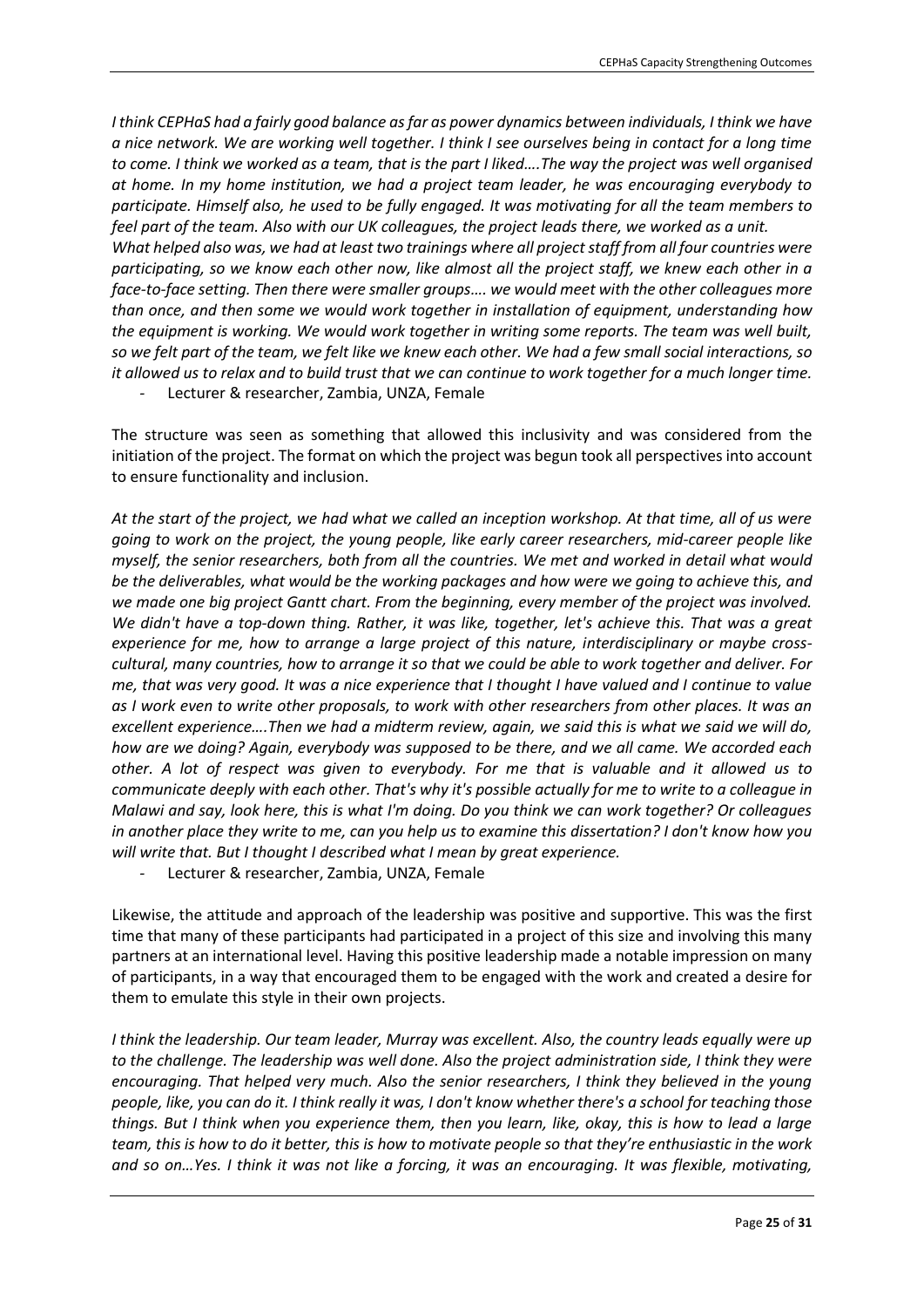*allowing for people to think freely, like your ideas are welcome. That was important. Even when you bring an idea, you see your idea is being debated further and sometimes even taken up. Even trainings, people were allowed, can you suggest which are the trainings you would like to attend. So, people suggest a number of trainings.*

*-* Lecturer & researcher, Zambia, UNZA, Female

Additional aspects of the project structure that were noted were the length of time participants had to work on the project and the frequency of the interactions that the participants had with each other regardless of their location or institute. These key aspects were identified as components that allowed them to form substantial and meaningful working relationships that allowed them to better understand and support one another. The duration, frequency and nature of the interactions were seen as positive and unique to the CEPHaS project compared to other projects participants had been a part of.

*Also we were together for much longer, four years. The other project guys, we were together for a shorter time….But if you have many six days in four years, that's a long time then, you begin to know your style. When you say, let's do this, then you say, okay, this one, this is how they operate, this is how it works for him or her*

*-* Lecturer & researcher, Zambia, UNZA, Female

*But then this one was a bit different in that it was four years, but maybe every month or every other month there would be something going on and you're constantly in touch with each other even if you're not in one place.*

*-* Lecturer & researcher, Zambia, UNZA, Female

# <span id="page-25-0"></span>**3.4.2.3 Institutional benefits**

Many of the areas that participants felt they were benefiting they also felt benefitted the larger institutional as a whole. The larger network across institutes facilitated by the CEPHaS project was seen as beneficial to the institute as it would provide future opportunities for collaboration.

The inter-institutional knowledge exchange that occurred through the CEPHaS project including but not limited to exposure to other systems and financial processes, were seen as components of change and new perspective that would support the institutes' international collaborations in the future. Participants gained exposure to how other cultures and systems function. This was the largest project/grant that these institutes had experienced. It highlighted for partners a need to have processes in place that would align how their institute, partner institutes, and grants function. This perspective was shared by participants across all institutes as a collaboration of this level was seen as novel to participants from each of the institutes.

Participants felt that participation in the CEPHaS project provided reputational enhancement to the institutes involved. It was seen as something that would provide assurance to both funders and other institutes that they were worthy of collaboration on other projects of this magnitude in the future.

Through the CEPHaS project, participants felt that they had gained exposure to other niche areas of science and the interconnectivity of these areas. For many participants, the inclusion of a breadth of niche areas within conservation agriculture were seen as beneficial to both the institutes and the field of conservation agriculture as exposure to these different perspectives and knowledge changed their understanding. Their perspectives when approaching their research and their field was identified as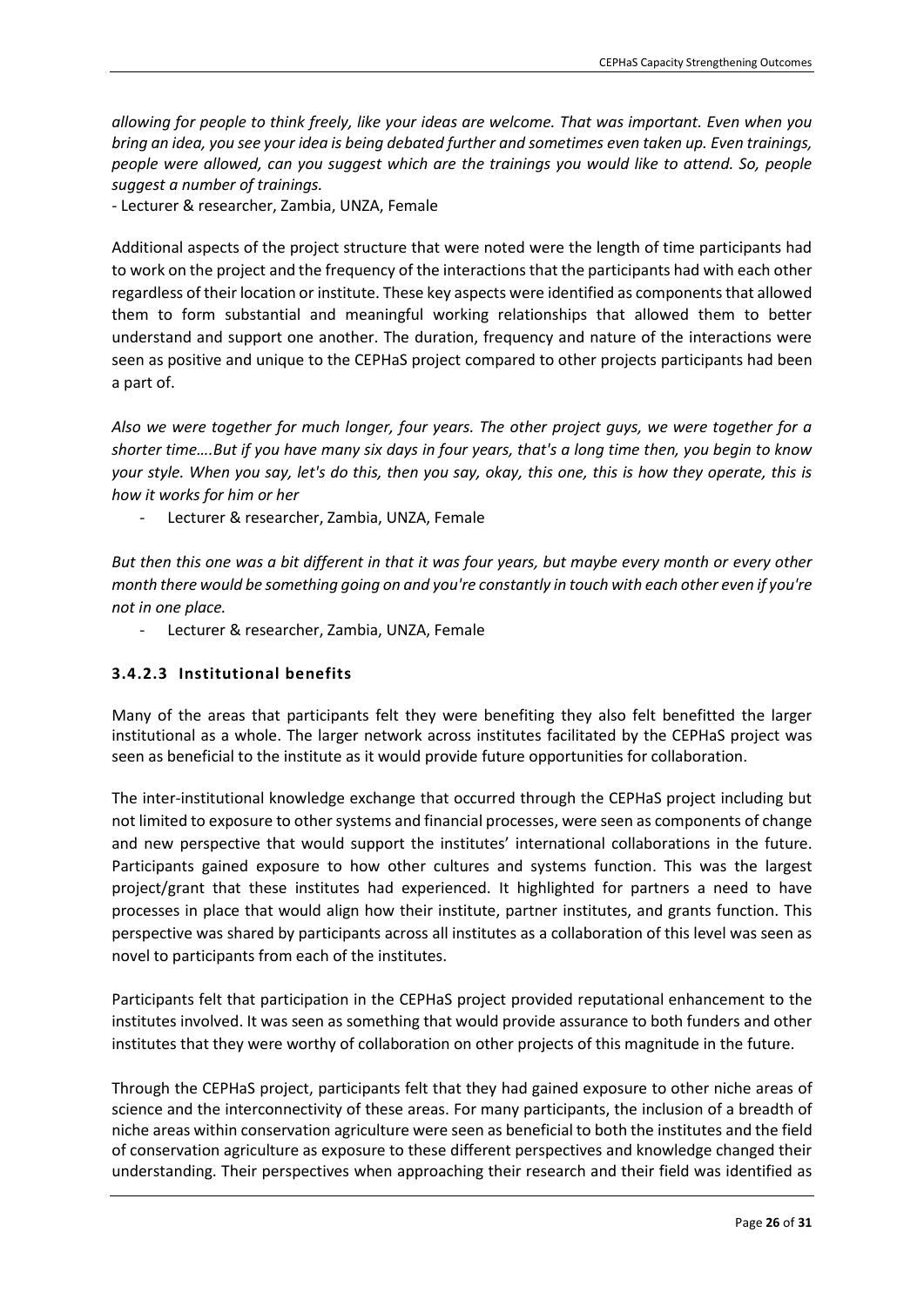much more holistic and benefitting from new insights into a multitude of systems outside of their niche areas of expertise.

*We just look at the soil physics and that's it, but now with the coming of CEPHaS, it has really broadened our scope to say, it's not really just about the soil, for example.*

*-* Research fellow, Zambia, UNZA, Male

The participant's positive experience with project leadership and community dynamic encouraged participants to want to emulate that leadership style. This was seen by participants as a benefit to the institutes as it would mean they were better placed to support engaging and supportive research projects that would benefit both students and staff.

*It's the leadership style I would like to copy. Because for me, I realised that young people really are like a seed of motivation, they just need the right support, like I received the motivation, and also to be involved from the beginning. That was very helpful. For me, I'm a mid-career person, but it was very helpful. …. I try to do it with younger colleagues here. In fact, the approach that I saw with our leaders was more of a mentoring type. I try to do that also with colleagues here…. An example…We have this particular project where once we wrote the proposal, we asked some colleagues to join us. The first thing is we, again, met with them, discussed on what needed to be done and who would do what and then we assigned the tasks. The only thing that was different was that in that particular project we had to recruit the people as our graduate students. I think they were happy the graduate students are not scared to ask. They're not worried to say their opinion, which I think was something that I have learnt that it's okay for people to say what they think because it then builds the whole team. I'm hopeful that I can apply it when the people are not my students, they're just free people.*

*-* Lecturer & researcher, Zambia, UNZA, Female

Lastly, cutting edge research and potential publications coming from the CEPHaS project were seen as components that would lead to increased ranking and visibility of the partner institutes.

*As a university also you want to be involved even in cutting edge research, of which some of the research you've been doing is really something which is cutting edge and that has not been done before… as well in that area the university has benefited in this research component. That's why I hope I will be able to write something about it as well and then the university will also benefit publications from it.*

*-* Research assistant & lecturer, Zambia, UNZA, Male

## <span id="page-26-0"></span>**4 DISCUSSION & RECOMMENDATIONS**

The survey and interview findings revealed a wide range of reported capacity strengthening benefits resulting from CEPHaS engagement at both an individual and institutional level. Participants consistently expressed their CEPHaS involvement in positive terms with particular praise for the applied 'learn by doing' approach underpinning many of the activities as well as the engaging and highly inclusive leadership. There was evidence that the various trainings and resources provided through CEPHaS were valued, frequently utilised, and often transferred beyond the immediate CEPHaS membership for wider benefit and impact. Some challenges and suggested areas for improvement were reported by participants and potential opportunities to facilitate greater impact were also evident in the data. Our findings therefore suggest that the basic 'template' of the CEPHaS partnership provided a strong basis for research capacity strengthening in Conservation Agriculture, especially at the level of individual researchers, and that this template could be further enhanced in any future iteration of the same or similar programme. Below we outline key strengths of the CEPHaS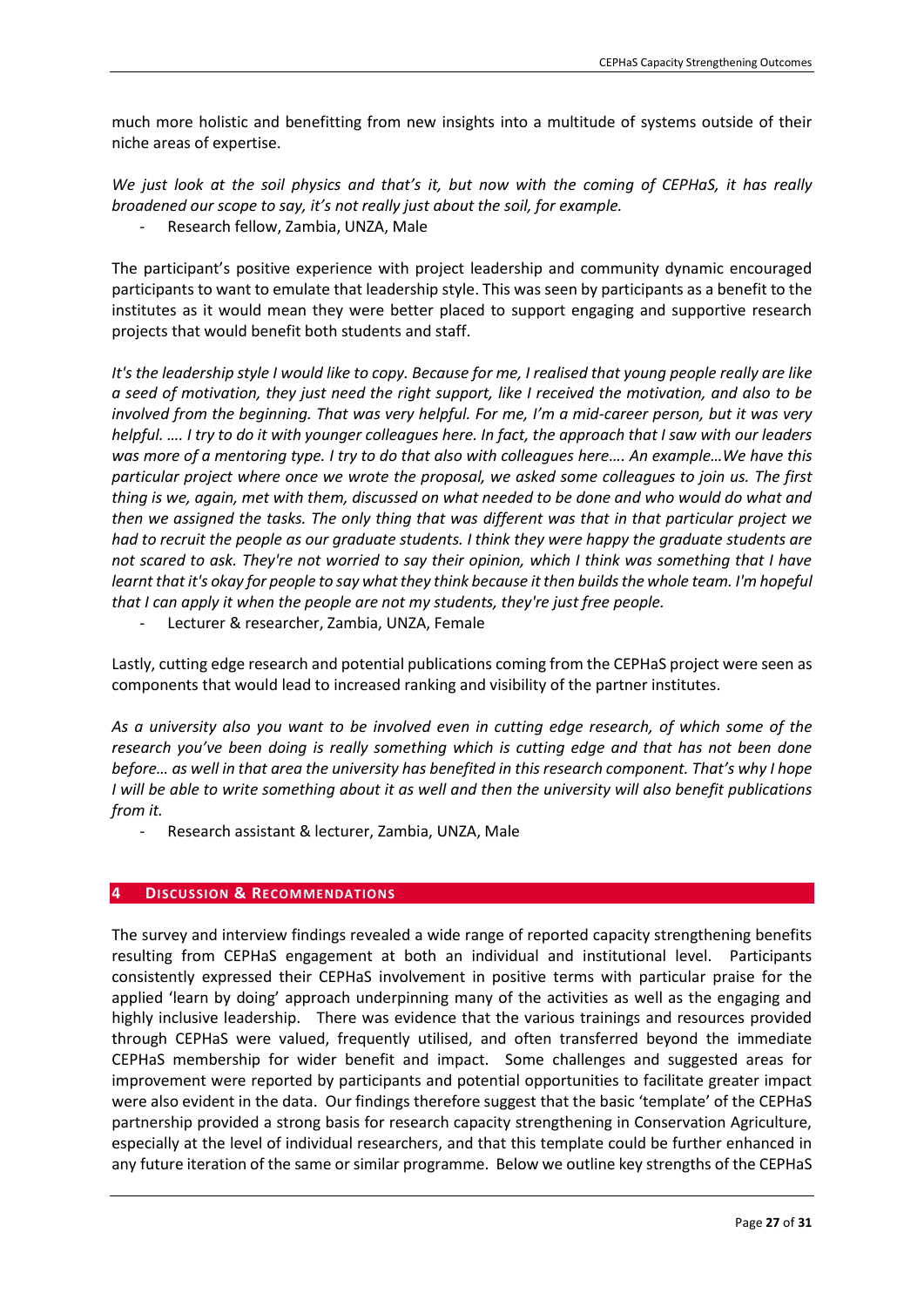partnership that emerged from our study data under the three focal areas of training, resource provision and membership experience as well as specific recommendations for programme strengthening.

#### <span id="page-27-0"></span>4.1 TRAINING

#### <span id="page-27-1"></span>4.1.1 Strengths

- Training topics and content were valued and met perceived needs. Training in the use of 'R' software for statistical computing was especially valued.
- Training topics and content were practical and well aligned with CEPHaS research projects and activities, meaning there were often ready opportunities to apply the new knowledge and skills.
- Interdisciplinary scope of the core training provision.
- Training content was generally perceived as straight forward to understand and pitched at the right level, which was considered introductory – to – intermediate.
- The provision of manuals, SOPS and/or user guides as a complement to training reinforced learning and served as a valued resource for subsequent application and/or transfer of new knowledge and skills.
- The 'hands on', supportive approach to training was appreciated and training providers were considered approachable and accessible.

## <span id="page-27-2"></span>4.1.2 Recommendations

- The CEPHaS training provision was primarily geared towards specific research- and data analysismethods. Whilst this training was valued, it was also somewhat limited in scope. Research career development requires a broad array of knowledge and skills as informed by the Vitae framework for researcher development (see Annex 1). Similarly, highly specialised training topics inherently appeal to a smaller pool of researchers/research support staff and have less potential for transfer as compared to more generic research topics (e.g. scientific writing, knowledge translation, principles of project management). Thus, expanding the array of training topics available to CEPHaS members would further accelerate individual career development and would increase the potential 'pool' of training beneficiaries through either direct attendance at a training event or through subsequent knowledge/skills transfer.
- Student supervision/teaching presents as a feasible and potentially fruitful avenue for knowledge/skills transfer when consortia members are drawn from a University setting. Accordingly, any future iteration of CEPHaS could aim to maximise the potential for knowledge/skills transfer via supervision and teaching further, especially at the postgraduate level. For example: content specifically designed to be utilised in teaching programmes could be provided as a complement to training course attendance; the uptake of these resources into teaching curricular could be supported across partner institutions; evidence of knowledge/skills transfer via supervision/teaching could be required of training attendees for whom supervision/teaching is a role responsibility; mentorship/peer review could be provided to develop and present teaching content that draws on CEPHaS training or resources; and sessions designed to enhance core supervision and teaching practices could be included in the broader training provision.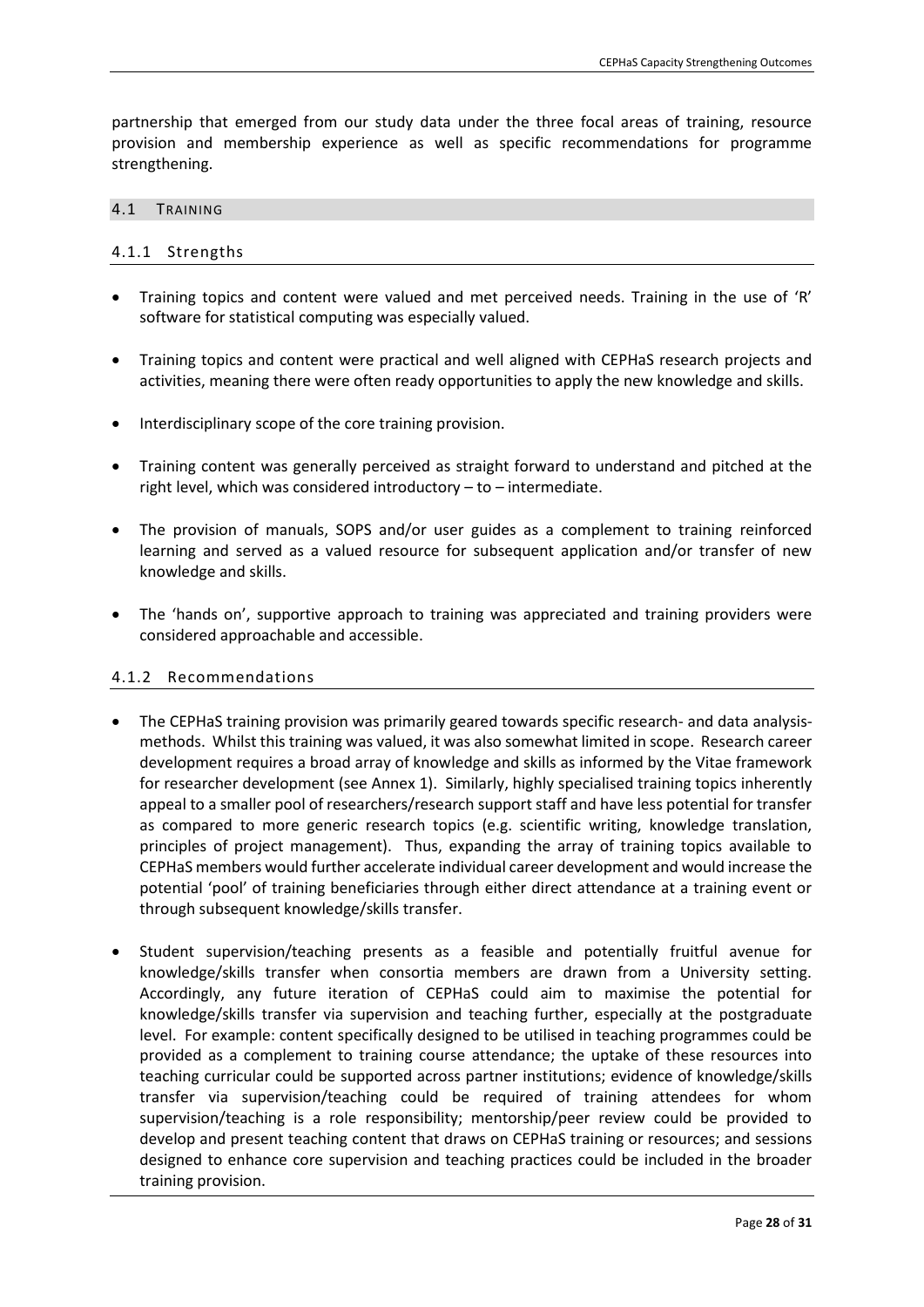• Acquiring and retaining new knowledge and skills, especially within a research capacity strengthening context, often takes repeated exposure combined with practical application, reflection and feedback. This learning process will often necessitate several structured and flexible learning opportunities over an extended time-period. For example, 'booster' sessions may need to be scheduled at multiple time points following an initial more intensive training event and training attendees may need access to timely and accessible feedback in-between structured events. This extended, multi-pronged approach to training provision was evident in CEPHaS and appreciated by many attendees, although potentially could have been enhanced further.

#### <span id="page-28-0"></span>4.2 RESOURCES

## <span id="page-28-1"></span>4.2.1 Strengths

- The range of resources provided by CEPHaS were all thought to have addressed existing capacity gaps and were well utilised by all those who had access to them.
- Field and laboratory equipment were especially valued and were thought to provide a multitude of institutional benefits spanning research, teaching and income-generation.
- Resource provision was closely aligned with CEPHaS-supported training topics and applied research projects, consolidating the uptake and transfer of new knowledge and skills.
- The focus on using open-access resources wherever possible (e.g. 'R' software for statistical computing) was considered context appropriate.
- Financial reporting/invoice templates and associated training provided to research support staff improved both project level reporting and broader practices (non-project specific) across the respective CEPHaS partner institutions.

## <span id="page-28-2"></span>4.2.2 Recommendations

- Survey data indicated access to CEPHaS provided resources was not universal and interview data revealed some concerns re continued access to resources following CEPHaS cessation. Given resource access almost always resulted in use, then ensuring as many people as appropriate have ready access to project provided resources during and after the project lifespan presents as a worthwhile endeavour.
- In line with the aforementioned recommendation, ensure inter-institutional agreements are in place to enable continuity of equipment access in those cases where CEPHaS provided equipment is physically located in one partner institute but used by individuals from other partner institutions or stakeholder organisations. These agreements should include clear expectations re availability and routes of access, terms of use and cost implications (e.g. to support operational and maintenance costs).
- Ensure all institutes and departments have the specific staff who are assigned to equipment maintenance at each institute fully trained before end of project.
- The provision of certain field and laboratory equipment increased the potential for income generation at some partner institutions. Providing the necessary support to ensure partner institutions can maximise these potential income streams during the lifetime of the project may ensure funds to support ongoing operating, maintenance and repair costs of project provided equipment are available over the longer-term. This type of support may be non-scientific in nature (e.g. development and implementation of business plans).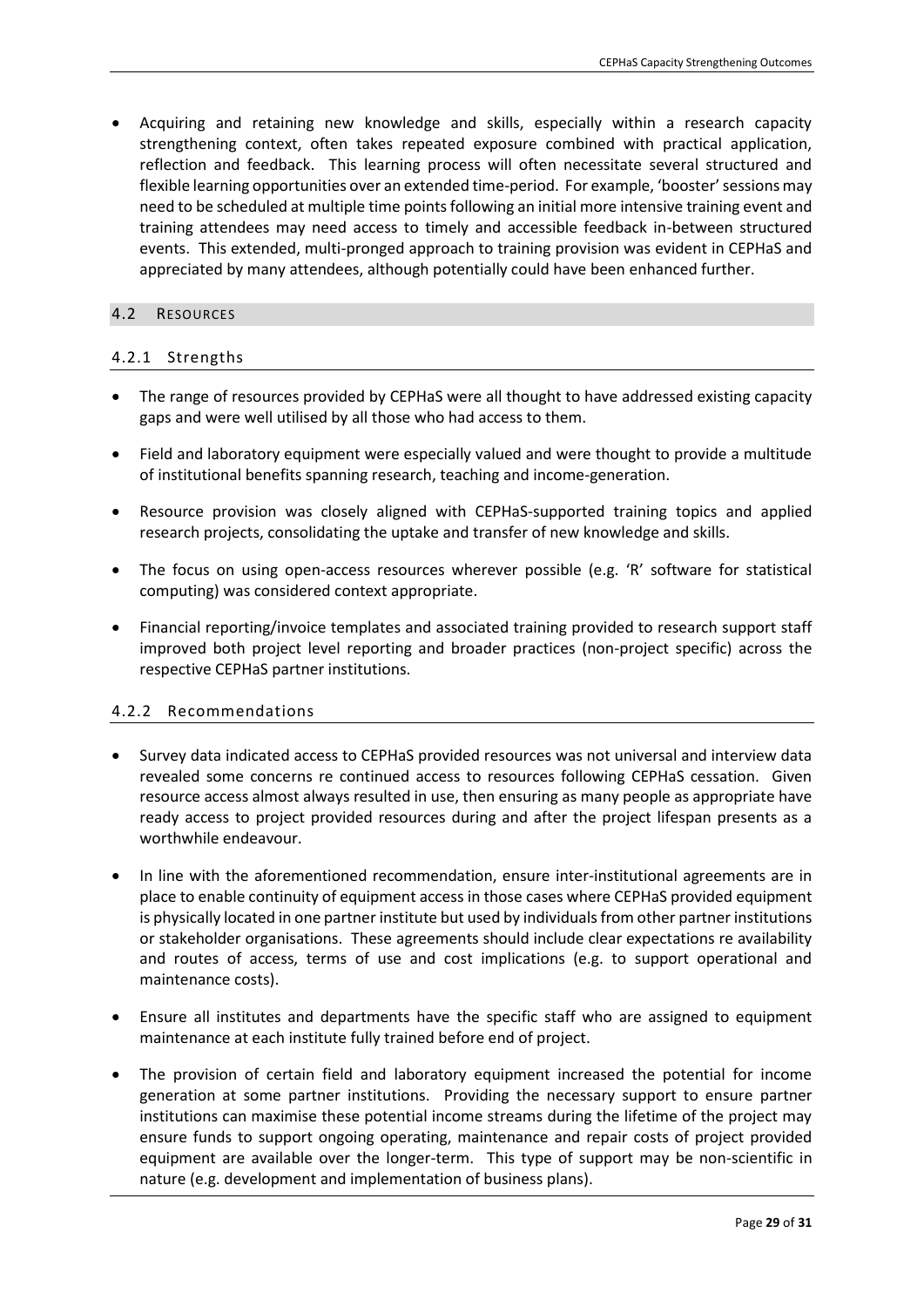#### <span id="page-29-0"></span>4.3 EXPERIENCE

## <span id="page-29-1"></span>4.3.1 Strengths

- CEPHaS members were afforded a wide range of research and research capacity strengthening activities, almost all of which were widely utilised.
- The CEPHaS emphasis on applied field work and data analysis aligned well with member interests and were considered important at both individual and institutional levels.
- The CEPHaS leadership style, characterised as collaborative, engaging and highly supportive, was widely appreciated and considered a 'role model' for research leadership.
- All members of CEPHaS, both Northern and Southern, were able to articulate clear and meaningful benefits from belonging to the partnership.

#### <span id="page-29-2"></span>4.3.2 Recommendations

- The study findings suggest the CEPHaS structure was well designed to support capacity strengthening in conservation agriculture among consortia members. Without losing this focus, CEPHaS could potentially facilitate greater institutional impact by including a broader mix of institutional staff in project design stages and resource allocation decisions(e.g. a mix of scientific, management, professional and technical staff). This might include identifying priority institutional barriers to research training, production and transfer prior to launching the scientific research aims of the consortia. This approach is likely to result in more opportunities to leverage project resources for both project-specific and broader institutional gain as occurred to some extent with the project support for finance management practice.
- Networking and collaboration opportunities were considered the most useful aspect of CEPHaS participation at both individual and institutional levels and participant responses suggested a high demand for additional networking opportunities over and above what was already provided. Maximising network opportunities therefore presents as a useful recommendation and by ensuring variety in terms of the focus of networking events and the various stakeholders involved, then their value may be enhanced further.
- Complementary to increasing networking and collaboration opportunities, several study participants also suggested additional community engagement and/or knowledge translation activities would have been beneficial.
- Funding to support Masters or PhD level training was highly desired by CEPHaS members, although was not permitted within the funders stipulations. Where funding stipulations allow, then funding to support postgraduate training could be considered. In the context of grants such as CEPHaS where such funding is not permitted, then efforts could be made to support postgraduate training via creative or complementary means. For example, the grant could cover research and salary costs in support of a PhD or Masters project and tuition fees could be paid privately by the student, waived by the training institution or secured through complementary funding.
- Staff exchanges between CEPHaS partner institutions were proposed by some study participants and could be considered as both an additional capacity strengthening and networking activity.